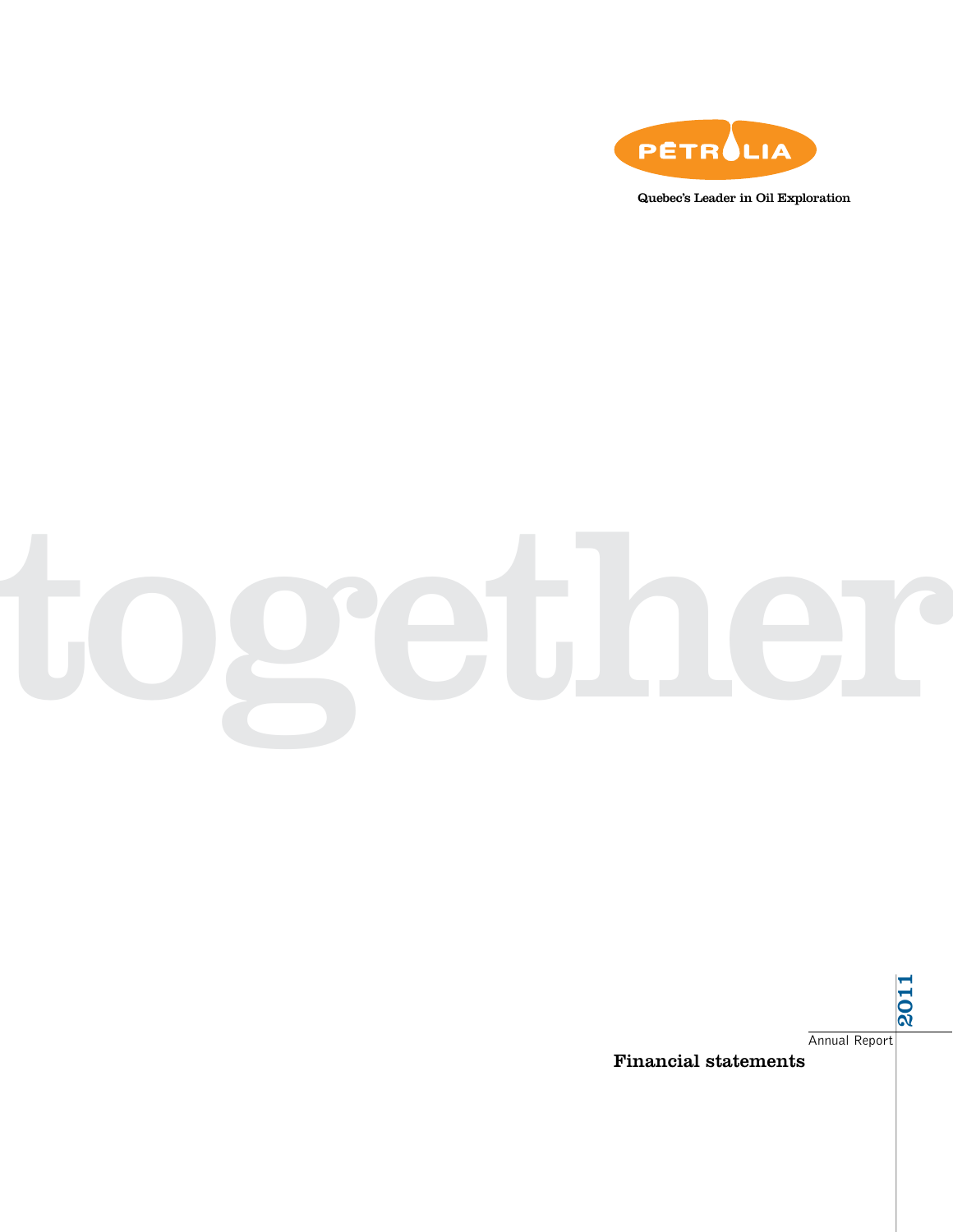# rigor p

The criteria selected by Pétrolia for its drilling programs exceed current standards.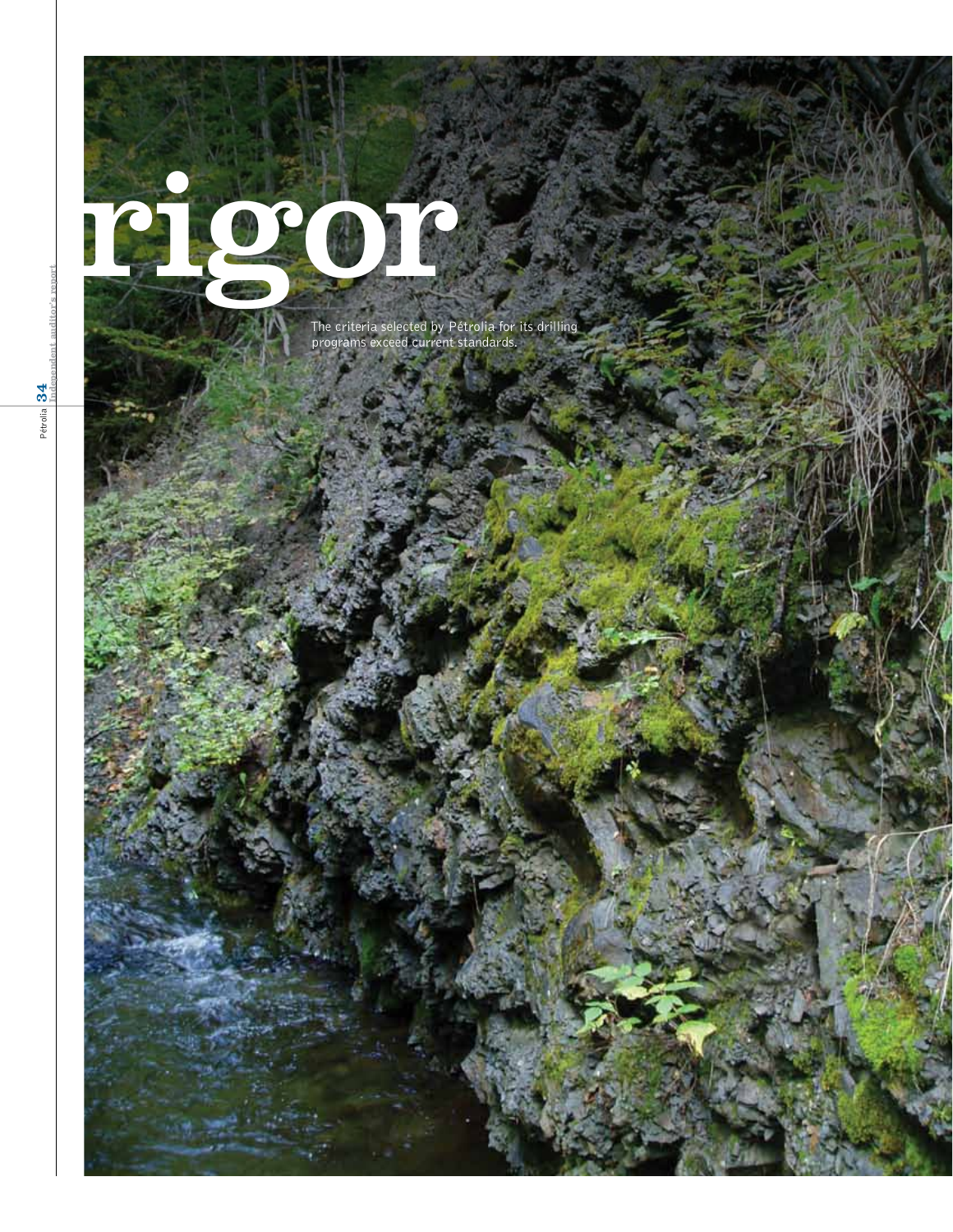# Independent auditor's report

#### **To the shareholders of Pétrolia Inc.**

We have audited the accompanying financial statements of Pétrolia Inc., which comprise the balance sheets as at September 30, 2011 and 2010, and the statements of income and comprehensive income, shareholders' equity, deferred exploration expenses and cash flows for the years then ended and a summary of significant accounting policies and other explanatory information.

#### **Management's responsibility for the financial statements**

Management is responsible for the preparation and fair presentation of these financial statements in accordance with Canadian generally accepted accounting principles, and for such internal control as management determines is necessary to enable the preparation of financial statements that are free from material misstatement, whether due to fraud or error.

#### **Auditor's responsibility**

Our responsibility is to express an opinion on these financial statements based on our audits. We conducted our audits in accordance with Canadian generally accepted auditing standards. Those standards require that we comply with ethical requirements and plan and perform the audit to obtain reasonable assurance about whether the financial statements are free from material misstatement.

An audit involves performing procedures to obtain audit evidence about the amounts and disclosures in the financial statements. The procedures selected depend on the auditor's judgment, including the assessment of the risks of material misstatement of the financial statements, whether due to fraud or error. In making those risk assessments, the auditor considers internal control relevant to the Company's preparation and fair presentation of the financial statements in order to design audit procedures that are appropriate in the circumstances, but not for the purpose of expressing an opinion on the effectiveness of the Company's internal control. An audit also includes evaluating the appropriateness of accounting policies used and the reasonableness of accounting estimates made by management, as well as evaluating the overall presentation of the financial statements.

We believe that the audit evidence we have obtained is sufficient and appropriate to provide a basis for our audit opinion.

#### **Opinion**

In our opinion, the financial statements present fairly, in all material respects, the financial position of Pétrolia Inc. as at September 30, 2011 and 2010 and the results of its operations and its cash flows for the years then ended in accordance with Canadian generally accepted accounting principles.

Mallette

Mallette LLP Chartered Accountants Rimouski, Canada

December 5, 2011

<sup>1</sup> CA auditor permit No. 8832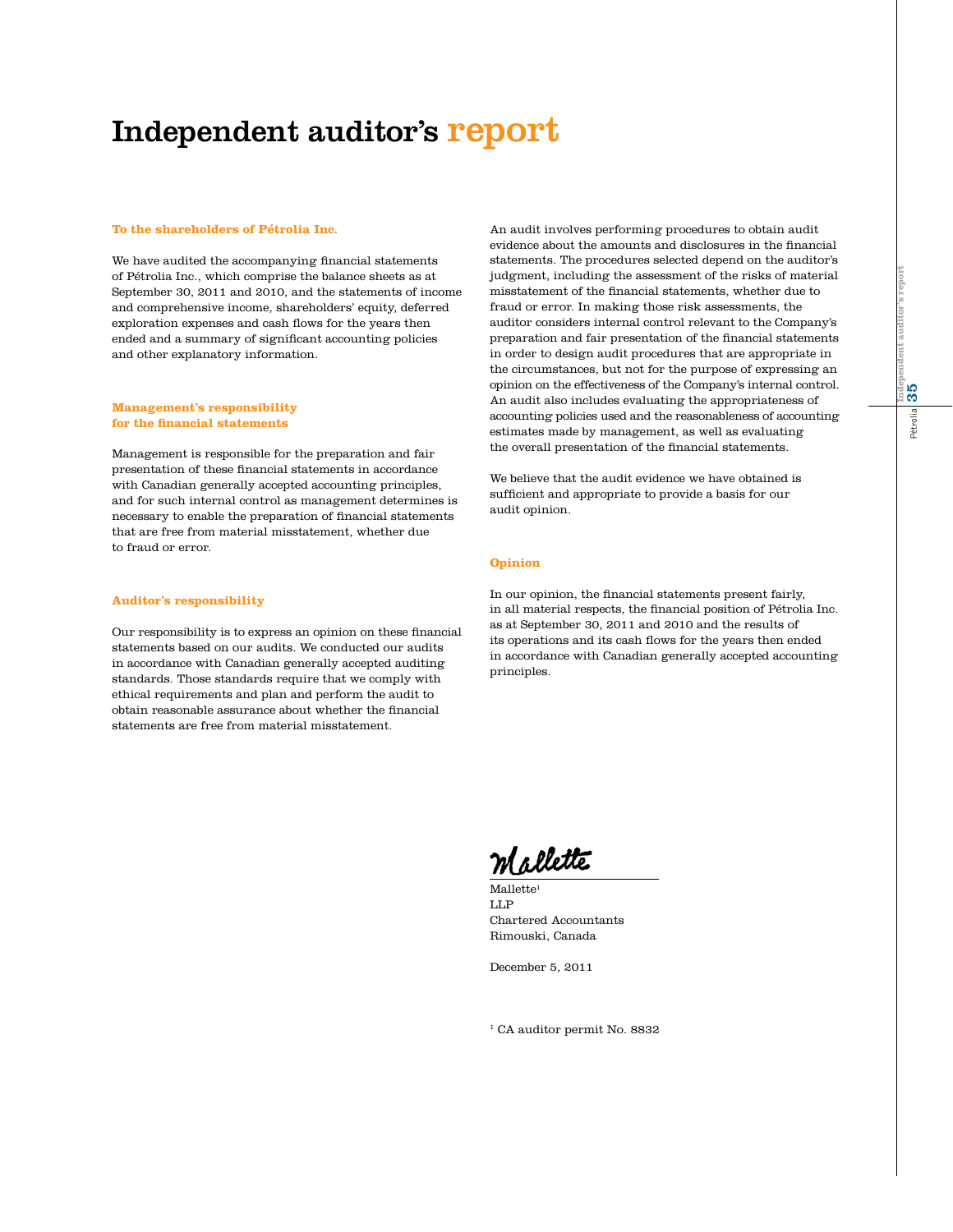# Balance sheet

| As at September 30                                           | 2011               | 2010              |
|--------------------------------------------------------------|--------------------|-------------------|
|                                                              | \$                 | \$                |
|                                                              |                    |                   |
| <b>ASSETS</b>                                                |                    |                   |
|                                                              |                    |                   |
| <b>Current assets</b>                                        |                    |                   |
| Cash and cash equivalents                                    | 8,151,034          | 1,949,055         |
| Receivables (Note 6)<br>Inventories                          | 4,617,371          | 2,920,900         |
| Prepaid expenses                                             | 61,619             |                   |
| Investments collectable during the next fiscal year (Note 7) | 141,158<br>930,000 | 70,372<br>754,331 |
|                                                              |                    |                   |
|                                                              | 13,901,182         | 5,694,658         |
| Tangible fixed assets (Note 8)                               | 931,779            | 213,159           |
| Oil and gas properties (Note 9)                              | 3,148,005          | 3,852,629         |
| Deferred exploration expenses (Note 10)                      | 22,555,784         | 21,234,411        |
|                                                              |                    |                   |
|                                                              | 40,536,750         | 30,994,857        |
|                                                              |                    |                   |
| <b>LIABILITIES</b>                                           |                    |                   |
| <b>Current liabilities</b>                                   |                    |                   |
| Payables and accrued expenses                                | 1,469,518          | 822,339           |
| Loan (Note $11$ )                                            | 2,243,310          | 2,243,310         |
| Provision for future site restoration (Note 12)              | 135,500            |                   |
|                                                              | 3,848,328          | 3,065,649         |
|                                                              |                    |                   |
| <b>Deferred lease incentives</b>                             | 112,273            |                   |
| Provision for future site restoration (Note 12)              | 233,678            |                   |
| <b>Future income taxes (Note 14)</b>                         | 2,239,130          | 1,323,583         |
|                                                              | 2,585,081          | 1,323,583         |
|                                                              | 6,433,409          | 4,389,232         |
|                                                              |                    |                   |
| <b>SHAREHOLDERS' EQUITY</b>                                  |                    |                   |
| Capital stock (Note 13)                                      | 33,314,786         | 28,288,874        |
| Contributed surplus - Stock options                          | 1,491,320          | 1,300,615         |
| Contributed surplus - Expired stock options                  | 903,797            | 783,366           |
| Deficit                                                      | (1,606,562)        | (3,767,230)       |
|                                                              |                    |                   |
|                                                              | 34,103,341         | 26,605,625        |
|                                                              | 40,536,750         | 30,994,857        |
|                                                              |                    |                   |

Agreements, commitments and contingencies (Notes 9, 15 and 16)

On behalf of the Board

(signed) (signed)

**André Proulx**, Director **Jacques L. Drouin**, Director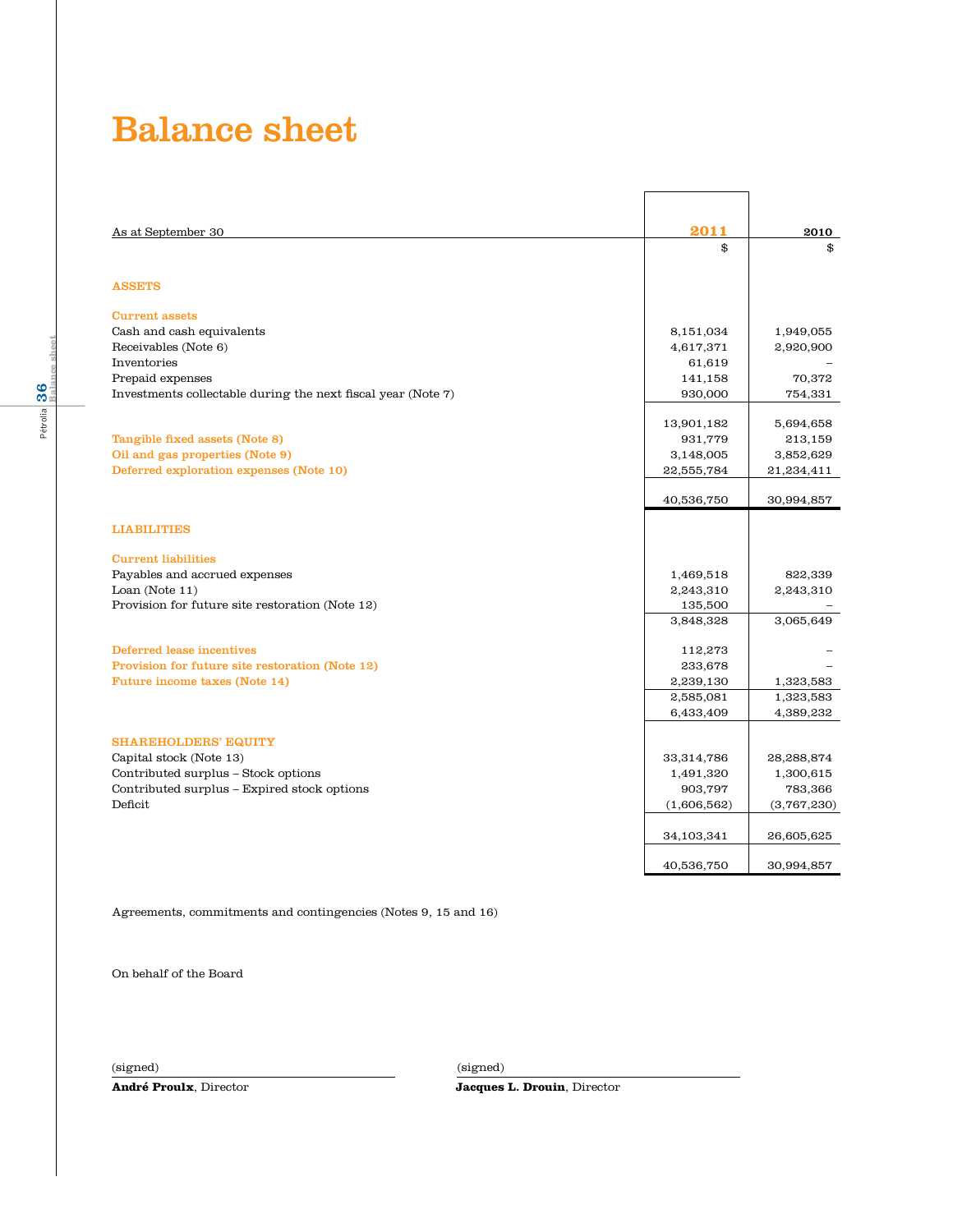# Statement of income and comprehensive income

| Fiscal year ended September 30                                                 | 2011        | 2010        |
|--------------------------------------------------------------------------------|-------------|-------------|
|                                                                                | \$          | \$          |
| <b>REVENUE</b>                                                                 |             |             |
| Project management                                                             | 44,854      | 1,781       |
| Interest income                                                                | 133,587     | 24,321      |
|                                                                                | 178,441     | 26,102      |
| <b>OPERATING COSTS</b>                                                         |             |             |
| Administrative expenses (Appendix A)                                           | 2,261,057   | 1,759,903   |
| General expenses (Appendix B)                                                  |             |             |
|                                                                                | 2,261,057   | 1,759,903   |
| <b>LOSS BEFORE OTHER ITEMS AND INCOME TAXES</b>                                | (2,082,616) | (1,733,801) |
| <b>OTHER ITEMS</b>                                                             |             |             |
| Change in the fair value of financial assets designated<br>as held for trading |             | (59, 603)   |
| Gain on disposal of interest in certain licences                               | 5,158,607   |             |
| <b>GAIN (LOSS) BEFORE INCOME TAXES</b>                                         | 3,075,991   | (1,793,404) |
| Future income taxes (Note 14)                                                  | 915,323     | (434, 875)  |
| NET GAIN (NET LOSS) AND COMPREHENSIVE INCOME                                   | 2,160,668   | (1,358,529) |
| <b>BASIC NET GAIN (NET LOSS) PER SHARE</b>                                     | 0.042       | (0.028)     |
| <b>DILUTED NET GAIN (NET LOSS) PER SHARE</b>                                   | 0.041       | (0.028)     |

Pétrolia $|\frac{\text{State}}{\textbf{37}}$ Pétrolia 37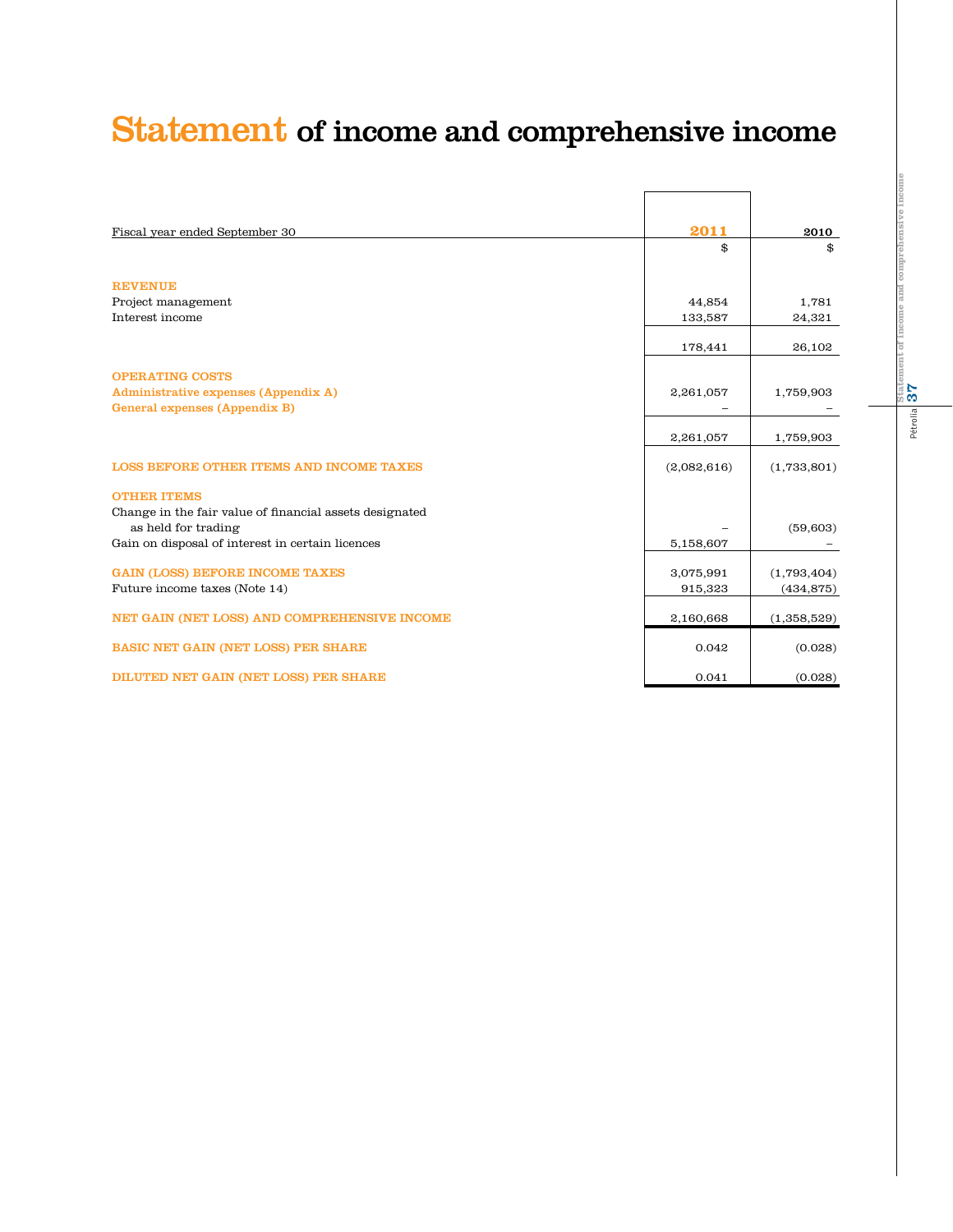# Statement of shareholders' equity

|                                                     | Capital stock |                          | Contributed surplus     |                             |                          |             |
|-----------------------------------------------------|---------------|--------------------------|-------------------------|-----------------------------|--------------------------|-------------|
|                                                     |               |                          | <b>Stock</b><br>options | Expired<br>stock<br>options | Deficit                  | Total       |
|                                                     | Number        | \$                       | \$                      | \$                          | \$                       | \$          |
| <b>BALANCE AS</b><br>AT SEPTEMBER 30, 2009          | 40,914,219    | 21,674,783               | 1,957,120               | 225,721                     | (2,408,701)              | 21,448,923  |
| <b>ISSUED DURING</b><br><b>THE FISCAL YEAR</b>      |               |                          |                         |                             |                          |             |
| Cash                                                | 7,960,568     | 7,129,910                |                         |                             |                          | 7,129,910   |
| Stock options exercised                             | 1,192,500     | 806,585                  | (289, 585)              | $\equiv$                    | $\equiv$                 | 517,000     |
| <b>SHARE ISSUANCE COSTS</b><br>Future income taxes  |               | (844,909)                |                         |                             |                          | (844,909)   |
| Others                                              |               | (477, 495)               |                         |                             |                          | (477, 495)  |
| <b>OTHER ACTIVITIES</b><br>Stock-based compensation |               |                          | 190,725                 |                             |                          | 190 725     |
| Expired stock options                               |               | $\overline{\phantom{0}}$ | (162, 675)              | 162,675                     |                          |             |
| Expired broker warrants                             |               | $\overline{a}$           | (394, 970)              | 394,970                     |                          |             |
| Net loss                                            |               | $\overline{\phantom{0}}$ |                         |                             | (1,358,529)              | (1,358,529) |
| <b>BALANCE AS</b><br>AT SEPTEMBER 30, 2010          | 50,067,287    | 28,288,874               | 1,300,615               | 783,366                     | (3,767,230)              | 26,605,625  |
| <b>ISSUED DURING</b><br>THE FISCAL YEAR             |               |                          |                         |                             |                          |             |
| Debt settlement                                     | 75,000        | 33,750                   |                         |                             |                          | 33,750      |
| Warrants exercised                                  | 3,878,440     | 4,505,472                |                         | -                           | $\overline{\phantom{0}}$ | 4,505,472   |
| Stock options exercised                             | 558,750       | 487,748                  | (189,072)               | $\overline{\phantom{0}}$    |                          | 298,676     |
| <b>SHARE ISSUANCE COSTS</b><br>Future income taxes  |               | (224)                    |                         |                             |                          | (224)       |
| Others                                              |               | (834)                    |                         |                             |                          | (834)       |
| <b>OTHER ACTIVITIES</b><br>Stock-based compensation |               | $\overline{\phantom{0}}$ | 500,208                 |                             |                          | 500,208     |
| Expired stock options                               |               | $\overline{a}$           | (120, 431)              | 120,431                     |                          |             |
| Net gain                                            |               | $\overline{\phantom{0}}$ |                         |                             | 2,160,668                | 2,160,668   |
| <b>BALANCE AS</b><br>AT SEPTEMBER 30, 2011          | 54,579,477    | 33,314,786               | 1,491,320               | 903,797                     | (1,606,562)              | 34,103,341  |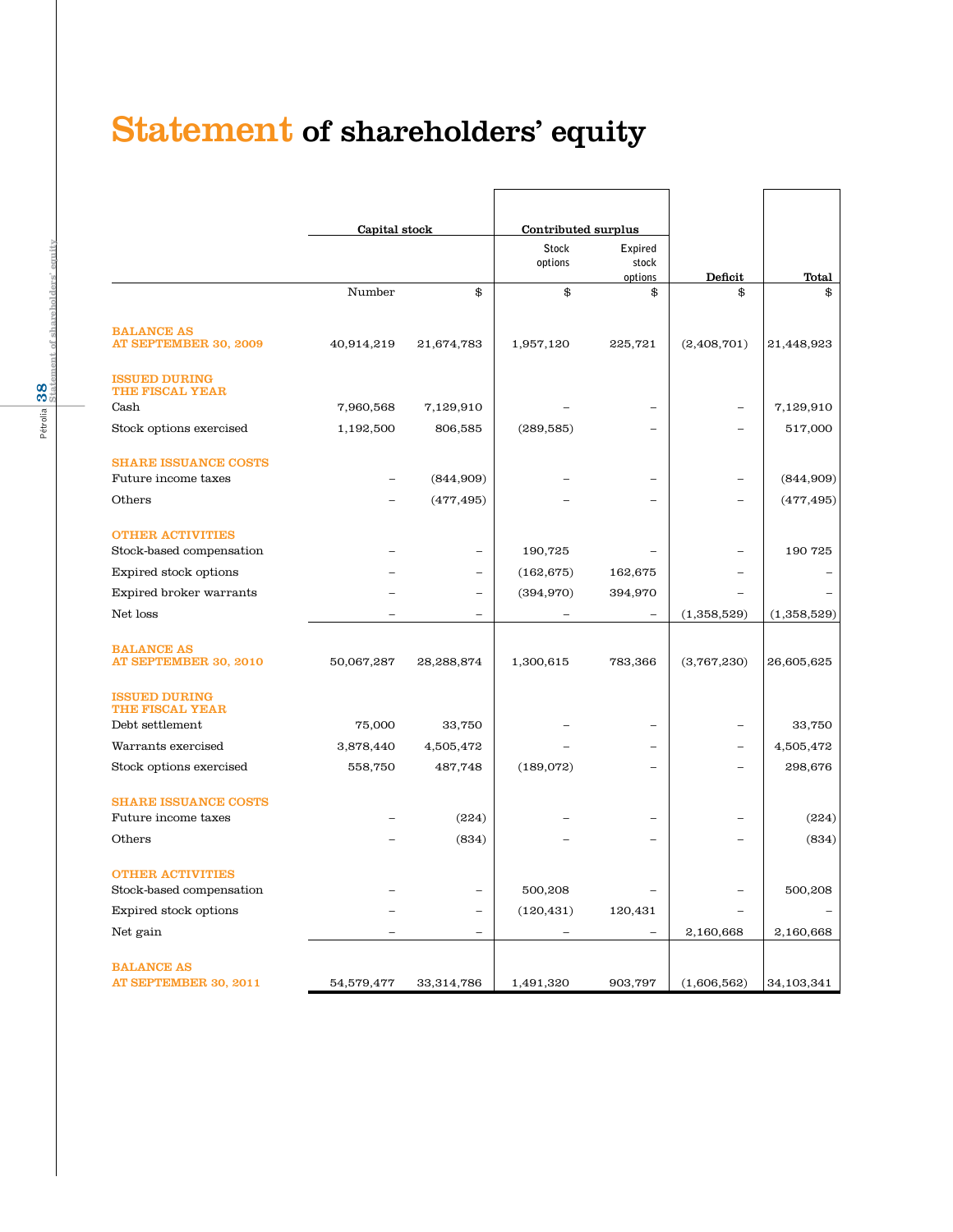# Statement of deferred exploration expenses

| Fiscal year ended September 30                         | 2011       | 2010       |
|--------------------------------------------------------|------------|------------|
|                                                        | \$         | \$         |
| <b>EXPLORATION EXPENSES</b>                            |            |            |
| Analysis                                               | 3,103      | 7,022      |
| Drilling                                               | 1,241,470  | 8,476,206  |
| Geology                                                | 1,033,892  | 456,794    |
| Geophysical surveys                                    | 573,889    | 236,578    |
| Completion work                                        | 60,204     | 2,629,654  |
| Oil reservoir evaluation                               | 57,337     | 123,531    |
| General exploration expenses                           | 239,717    | 42,352     |
| Site maintenance                                       | 266,445    |            |
| Evaluation of resources                                | 97,057     |            |
| Stock-based compensation                               | 41,325     | 7,125      |
|                                                        |            |            |
|                                                        | 3,614,439  | 11,979,262 |
| <b>DEDUCTIONS</b>                                      |            |            |
| Oil reservoir evaluation expenses                      | 107,021    | 109,738    |
| Expenses carried over to properties following the swap |            | 826,321    |
| <b>Exploration</b> subsidies                           | 502,092    | 2,816,828  |
| Partner contributions                                  | 1,683,953  | 338,267    |
|                                                        |            |            |
|                                                        | 2,293,066  | 4,091,154  |
|                                                        |            |            |
| NET INCREASE IN EXPLORATION EXPENSES                   |            |            |
| <b>FOR THE FISCAL YEAR</b>                             | 1,321,373  | 7,888,108  |
| <b>BALANCE, BEGINNING OF YEAR</b>                      | 21,234,411 | 13,346,303 |
| <b>BALANCE, END OF YEAR</b>                            | 22,555,784 | 21,234,411 |

Pétrolia 39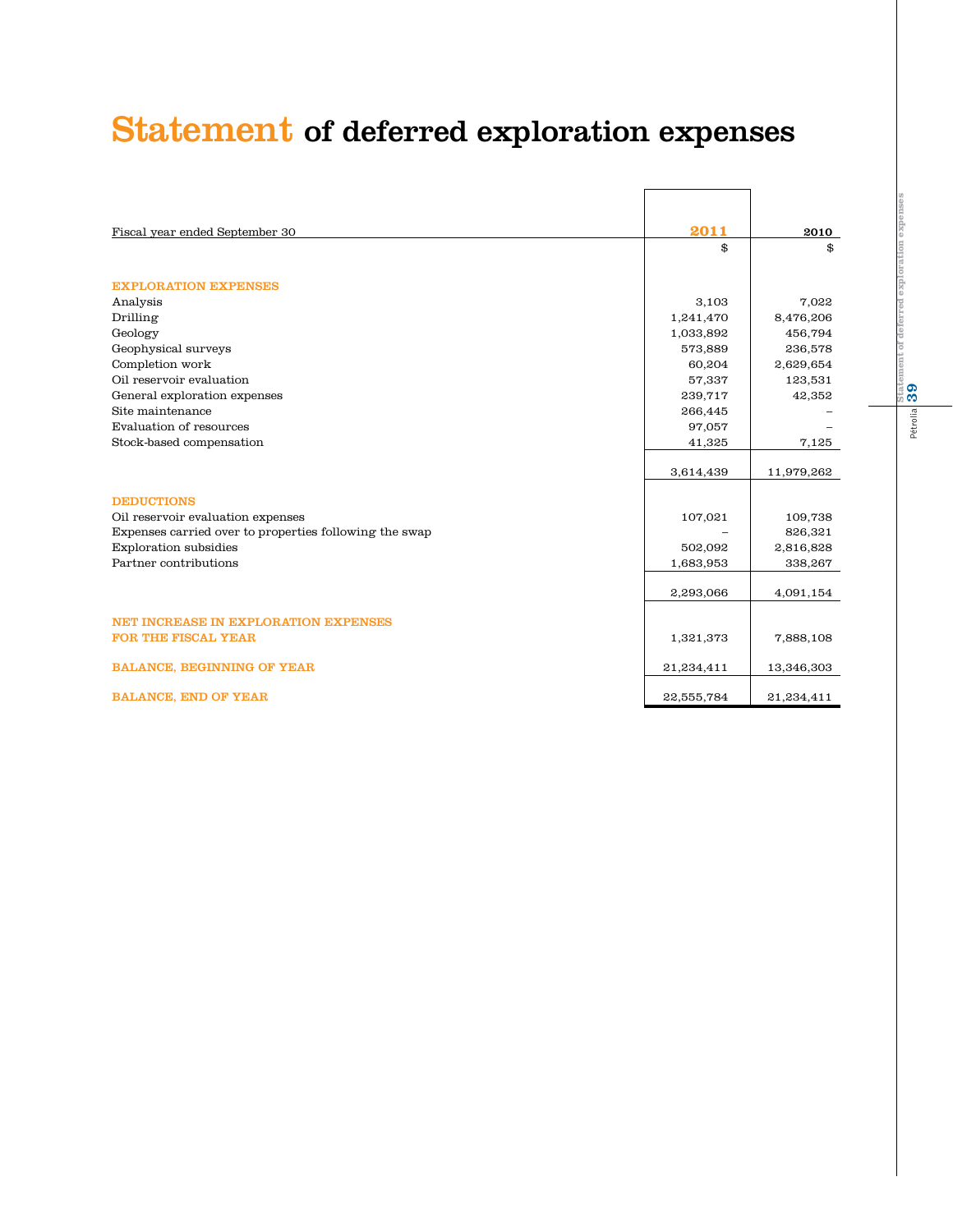# Statement of cash flows

| Fiscal year ended September 30                                                                   | 2011                    | 2010           |
|--------------------------------------------------------------------------------------------------|-------------------------|----------------|
|                                                                                                  | \$                      | \$             |
| <b>OPERATING ACTIVITIES</b>                                                                      |                         |                |
| Net gain (net loss)                                                                              | 2,160,668               | (1,358,529)    |
| Items not affecting cash                                                                         |                         |                |
| Stock-based compensation                                                                         | 458,883                 | 183,600        |
| Depreciation of tangible fixed assets                                                            | 126,114                 | 73,247         |
| Depreciation of deferred lease incentives                                                        | 27,273                  |                |
| Future income taxes                                                                              | 915,323                 | (434, 875)     |
| Gain on disposal of interest in certain licences<br>Change in the fair value of financial assets | (5, 158, 607)           |                |
| designated as held for trading                                                                   |                         | 59,603         |
|                                                                                                  | (1,470,346)             | (1,476,954)    |
|                                                                                                  |                         |                |
| Net change in non-cash items related to operations                                               | 192,585                 | 610,557        |
|                                                                                                  | (1,277,761)             | (866, 397)     |
| <b>FINANCING ACTIVITIES</b>                                                                      |                         |                |
| Raising of financing                                                                             |                         | 2,243,310      |
| Capital stock issuance                                                                           | 4,804,148               | 7,646,910      |
| Share issuance costs                                                                             | (834)                   | (477, 495)     |
| Cash lease incentive                                                                             | 85,000                  |                |
|                                                                                                  | 4,888,314               | 9,412,725      |
| <b>INVESTING ACTIVITIES</b>                                                                      |                         |                |
| Disposal of investments                                                                          |                         | 915,597        |
| Acquisition of investments<br>Acquisition of tangible fixed assets                               | (175, 669)              | (754, 331)     |
| Disposal of interest in certain licences                                                         | (836, 703)<br>6,690,000 | (130, 486)     |
| Expenses for disposal of interest in certain licences                                            | (725, 333)              |                |
| Acquisition of oil and gas properties                                                            | (101, 436)              | (692, 915)     |
| Increase in deferred exploration expenses net of deductions                                      | (2,259,433)             | (10,768,222)   |
|                                                                                                  | 2,591,426               | (11, 430, 357) |
| <b>INCREASE (DECREASE) IN CASH</b>                                                               |                         |                |
| <b>AND CASH EQUIVALENTS</b>                                                                      | 6,201,979               | (2,884,029)    |
| CASH AND CASH EQUIVALENTS, BEGINNING OF YEAR                                                     | 1,949,055               | 4,833,084      |
| CASH AND CASH EQUIVALENTS, END OF YEAR                                                           | 8,151,034               | 1,949,055      |
| CASH AND CASH EQUIVALENTS ARE MADE UP                                                            |                         |                |
| OF THE FOLLOWING:                                                                                |                         |                |
| Cash                                                                                             | 695,699                 | 448,055        |
| Guaranteed investment certificate, collectable at any time, 2.4%,                                |                         |                |
| maturing in December 2012                                                                        | 4,100,000               |                |
| Guaranteed investment certificate, collectable at any time, 1.75%,                               |                         |                |
| maturing in May 2013<br>Guaranteed investment certificate, collectable at any time, 1.6%,        | 3,354,331               |                |
| matured in September 2011                                                                        |                         | 1,500,000      |
| Money market fund                                                                                | 1,004                   | 1,000          |
|                                                                                                  |                         |                |
|                                                                                                  | 8,151,034               | 1,949,055      |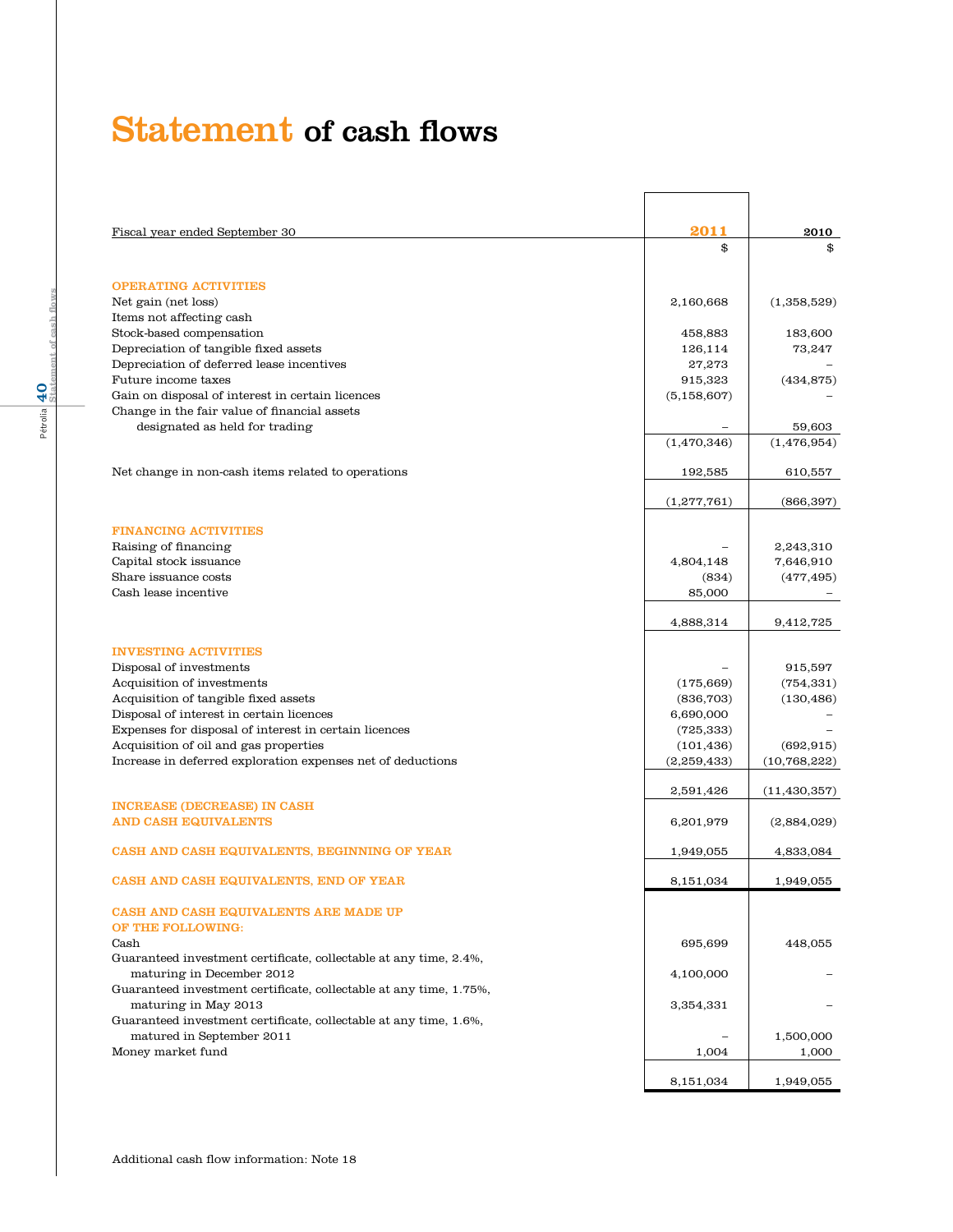#### September 30, 2011

#### **1. Instrument of incorporation and nature of activities**

The Company, incorporated under Part IA of the Québec Companies Act, and governed by the provisions of the Quebec Business Corporations Act, is an oil and gas exploration company. Its stock has been listed on the TSX Venture Exchange since February 16, 2005, under the symbol PEA.

The oil and gas properties held by the Company are in the exploration stage. The Company's long-term profitability is related in part to the costs and success of the exploration and subsequent development programs. The Company has not yet determined whether its properties hold economically viable reserves.

All amounts are expressed in Canadian dollars.

#### **2. Significant accounting policies**

#### Basis of presentation

The financial statements are prepared using the historical cost method, except for certain financial instruments that are recognized at fair value. No information on fair value is presented when the carrying amount corresponds to a reasonable approximation of the fair value.

#### Use of estimates

The preparation of financial statements in accordance with Canadian generally accepted accounting principles requires Management to make estimates and assumptions that affect the reported amounts of assets and liabilities and disclosure of contingent assets and liabilities at the date of the financial statements and the amounts of revenues and expenses recorded during the fiscal year. Actual results could differ from those estimates.

#### Revenue recognition

Revenue from investments is recognized when it is earned. Project management revenue is recognized when the exploration work is carried out.

#### Inventories

Inventories are measured at the lower of cost and net realizable value using the average cost method.

#### Foreign currency conversion

Monetary assets and liabilities are converted at the rate of exchange at the balance sheet date. Revenue and expenses denominated in a foreign currency are recorded at the exchange rate in effect as at the date of the transaction. Exchange gains and losses are recorded in earnings.

#### Tangible fixed assets

Tangible fixed assets are recorded at cost. Depreciation is calculated based on their useful life using the following methods and annual rates:

|                                | Method            | Rate    |
|--------------------------------|-------------------|---------|
| Leasehold improvements         | Straight line     | 3 years |
| Office and field equipment     | Declining balance | 20%     |
| IT equipment and rolling stock | Declining balance | 30%     |
| Reservoirs                     | Declining balance | 20%     |
| Land                           | N/A               | N/A     |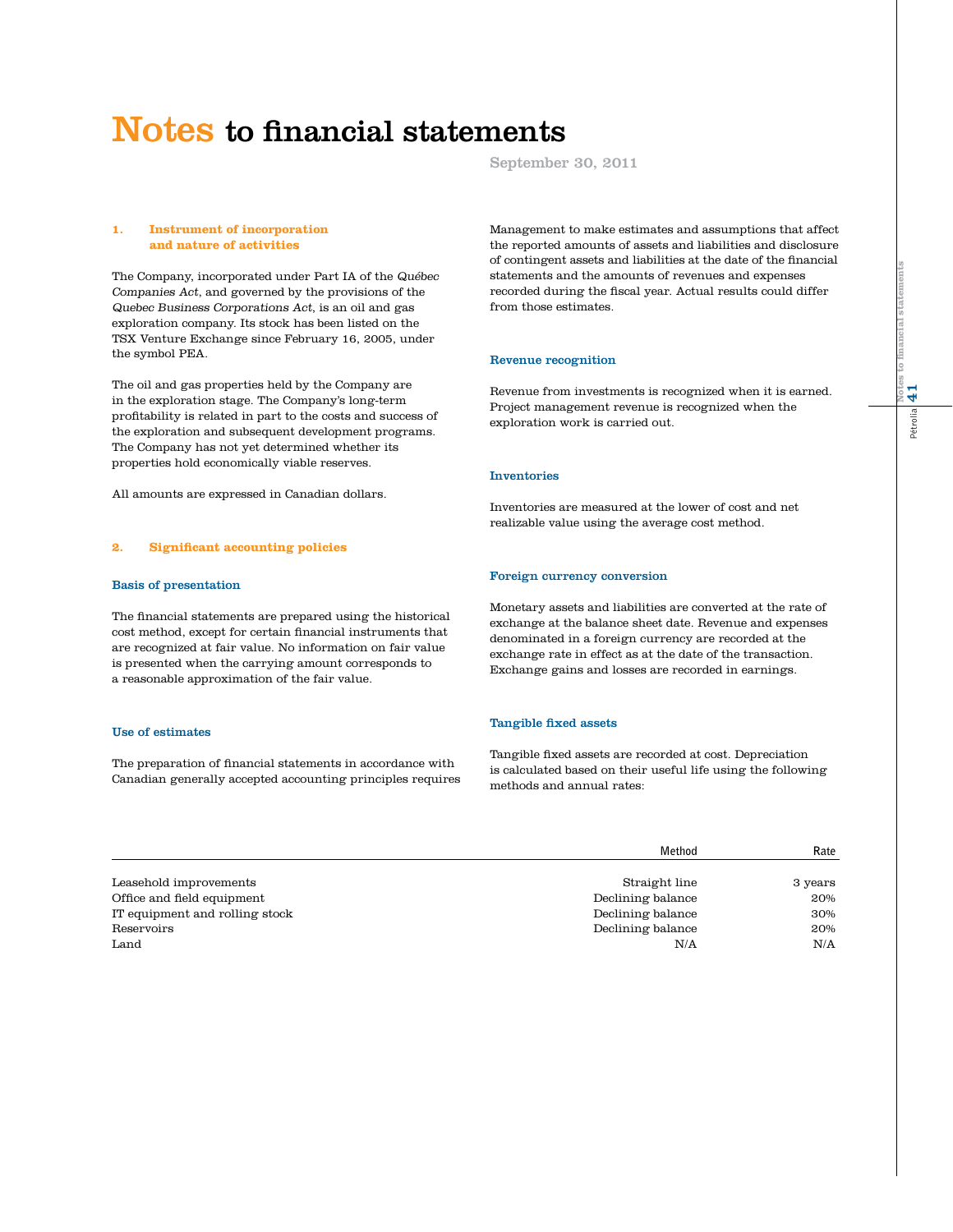#### Transaction costs – financial instruments

Transaction costs are recognized as operating expenses when they are incurred.

#### Oil and gas properties and deferred exploration costs

The Company follows the full-cost accounting method, whereby costs related to the acquisition, exploration and development of properties, less government subsidies and revenues from oil reservoir evaluations, are recorded by property until the beginning of commercial production. These costs include geological and geophysical costs, the cost of drilling productive and non-productive wells, direct overhead related to these activities, and provisions for future site restoration. If economically profitable hydrocarbon reserves are developed, the capitalized costs of the properties in question are transferred to tangible fixed assets and amortized based on the production units for the fiscal year as a proportion of proven and probable crude oil and natural gas reserves. If it is determined that capitalized acquisition, exploration, and development costs are not recoverable over the estimated life of the property, or if the project is abandoned, the project is written down to its net realizable value.

The recovery of amounts recorded for properties and the related deferred exploration costs depends on the discovery of economically recoverable reserves, the ability of the Company to obtain the necessary financing to complete the development, and on future profitable production or alternatively, on the sufficiency of proceeds from disposal. The amounts recorded for oil and gas properties and deferred exploration expenses do not necessarily represent present-time or future value. Lastly, its activities are subject to governmental regulation.

#### Site restoration costs

The Company recognizes the fair value of a future obligation associated with the provision for future site restoration as a liability in the period in which it is incurred and when a reasonable estimate of the fair value can be made. The fair value is capitalized and amortized over the same period as the underlying asset. The Company estimates the liability based on the estimated cost to abandon and reclaim a site in relation to its net ownership interest in the wells and facilities, including the estimated schedule of costs that will be incurred to this end in future periods. This estimate is periodically reviewed and changes are recorded prospectively as an increase or decrease in liability. Changes in the net present value of the future liability associated with site restoration are accrued pro rata to the time elapsed. Actual site restoration costs are charged to the accumulated provision as incurred.

September 30, 2011

#### Joint activities

The Company conducts certain oil and gas exploration activities jointly with third parties. These financial statements only take into account the Company's proportional participation in these activities.

#### Government subsidies and partner contributions

Exploration tax credits, subsidies for exploration costs and partner contributions are recorded as a reduction in exploration expenses. Subsidies applied to operations are recorded as revenues in the statement of income.

In the event of any variances between the government subsidies claimed by the Company and the amounts granted by the tax authorities, the resulting gain or loss will be recorded in the fiscal year in which these variances are noted.

#### Income taxes

The Company uses the tax liability method of accounting for income taxes. Under this method, future income tax assets and liabilities are determined according to differences between the book value and tax value of assets and liabilities. They are measured by applying enacted or substantively enacted tax rates and laws as of the date of the financial statements for the fiscal years in which the temporary differences are expected to be recovered.

Under the provisions of tax legislation, deductions for resource expenses related to exploration and development activities and financed by flow-through shares were forfeited in favour of investors. According to the tax liability method related to the recognition of income taxes, future taxes related to differences occurring at the time of the forfeiture were recorded with a corresponding charge to share issuance expenses.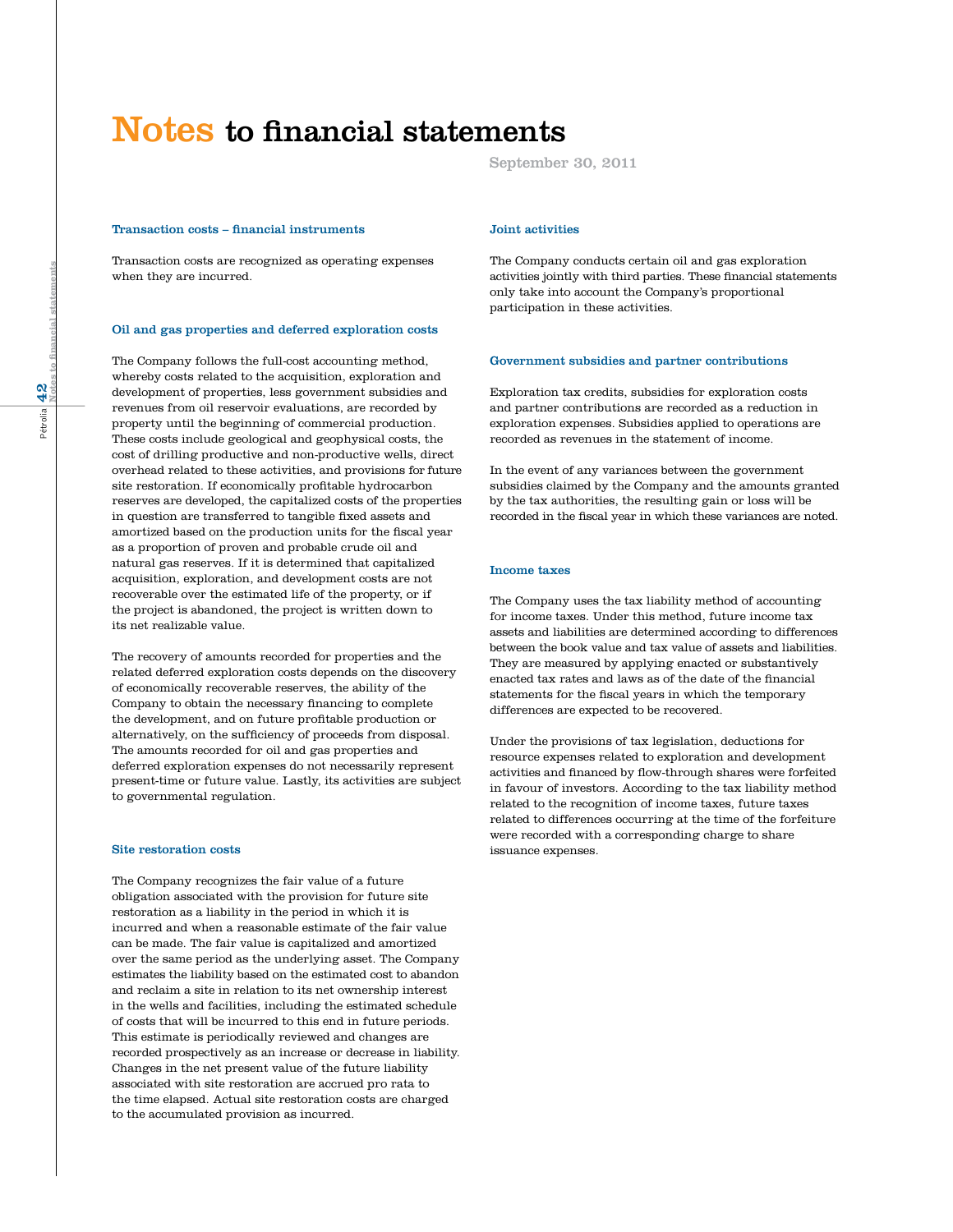#### Basic and diluted net loss or gain per share

Net gain or loss per share is calculated according to the weighted average of outstanding shares during the reporting period. The diluted net loss per share is similar to the net loss per share since the exercising of warrants and stock options would have the effect of reducing the net loss per share.

The diluted net gain per common share is calculated using the treasury stock method to evaluate the dilutive effect of stock options and warrants. Under this method, instruments with a dilutive effect, i.e. when the average market price of a share for the period exceeds the exercise price, are considered to have been exercised at the beginning of the period (or at the time of issuance if later) and the proceeds received are considered to have been used to redeem common shares of the Company at the average market price for the period.

#### Stock-based compensation

The Company accounts for the allocation of stock options granted under the stock option plan and the allocation of broker warrants as part of certain funding on a fair value basis. Stock options granted to salaried and non-salaried persons and broker warrants are accounted for on the basis of their fair value according to the Black-Scholes option pricing model.

When options and broker warrants are granted, the compensation expenses are applied to the activity in question and offset in contributed surplus.

Any consideration paid by the participants when options and broker warrants are exercised, as well as the contributed surplus created when options and broker warrants are allocated, are credited to capital stock.

#### Comprehensive income

Comprehensive income is the change in equity of an enterprise arising from transactions and other events and circumstances from non-owner sources. It includes items that would not normally be included in net income such as unrealized gains and losses on available-for-sale investments.

#### Capital stock

Capital stock issued as non-monetary consideration is accounted for at the fair market value of shares to be issued by the Company and depends on the stock price as at the date on which the stock issuance agreement was entered into.

#### Cash and cash equivalents

The Company's cash and cash equivalents are made up of cash and short-term investments that can be converted into cash at any time.

#### **3. Future accounting policies**

#### International Financial Reporting Standards

The Accounting Standards Board (AcSB) of Canada has confirmed that effective January 1, 2011, International Financial Reporting Standards (IFRS) will replace Canadian generally accepted accounting principles (GAAP) for publicly accountable enterprises. IFRS will apply to fiscal years beginning on or after January 1, 2011.

Accordingly, the Company expects that its first interim financial statements presented in accordance with IFRS will be for the three-month period ended December 31, 2011, and its first annual financial statements presented in accordance with IFRS will be for the year ending September 30, 2012. IFRS use a conceptual framework similar to Canadian GAAP, but there are significant differences in recognition, measurement, presentation, and disclosure requirements.

The standard-setting bodies that promulgate Canadian GAAP and the IFRS have significant ongoing projects that could affect the ultimate differences between Canadian GAAP and IFRS and their impact on the Company's financial reports in future years. The future impact of IFRS will also depend on the particular circumstances prevailing in those years.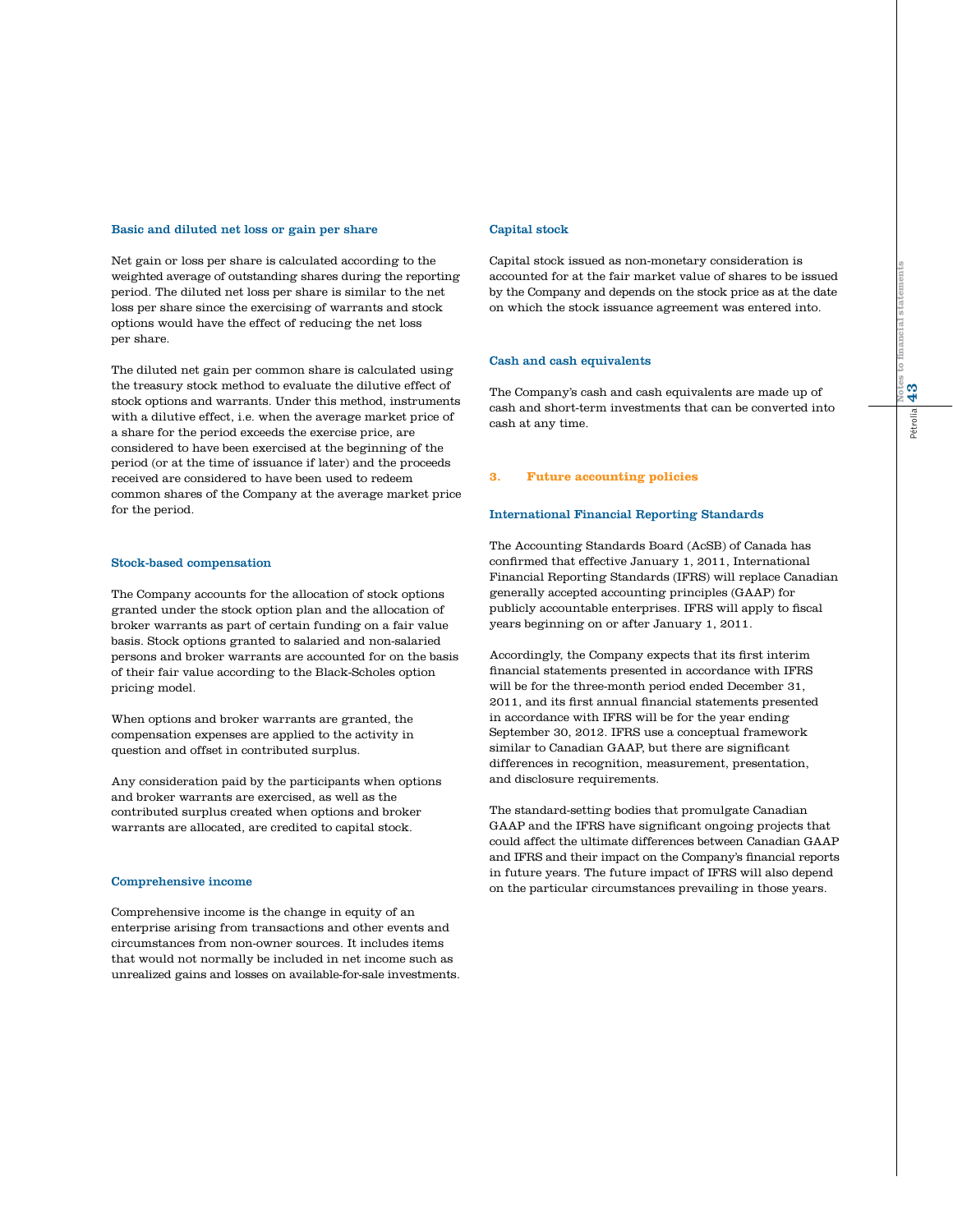September 30, 2011

#### **4. Financial instrument disclosures**

#### Risk management policy

The Company's financial assets and liabilities expose it to various risks. The following analysis provides an assessment of the risks as at September 30, 2011, the balance sheet date:

#### Credit risk

Financial instruments that potentially expose the Company to credit risk consist primarily of cash and cash equivalents and accounts receivable. The Company's cash and cash equivalents are held with or issued by first-class financial institutions. Receivables mostly represent sums due from the federal and provincial governments and from partners. Therefore, Management considers the risk of nonperformance on these instruments as minimal.

| Maximum credit risk exposure:      |            |           |
|------------------------------------|------------|-----------|
|                                    | 2011       | 2010      |
|                                    | \$         | \$        |
| Cash                               | 695,699    | 448,055   |
| Money market fund                  | 1,004      | 1,000     |
| Guaranteed investment certificates | 8,384,331  | 2,254,331 |
| Receivables                        | 4,617,371  | 2,920,900 |
|                                    |            |           |
|                                    | 13,698,405 | 5,624,286 |

#### Liquidity risk

Liquidity risk is the risk that the Company will not be able to meet its financial obligations as they fall due or do so only at excessive cost. The Company finances its growth through the issuance of shares and the sale of interests in some of its oil assets. One of Management's main financial objectives is to maintain an optimal level of liquidity by actively managing the exploration work to be performed. Considering the liquid resources at the Company's disposal, Management feels that the Company's exposure to liquidity risk is low.

All of the Company's financial liabilities have a maturity of less than one year.

#### Market risk

Market risk is the risk that the fair value or future cash flows of a financial instrument will fluctuate as a result of changes in market conditions. There are three types of market risk: interest rate risk, currency risk, and other price risks. The Company is exposed to two of these risks: interest rate risk and other price risks.

#### A) Interest rate risk

Interest rate risk refers to the impact of interest rate fluctuations on the value of long-term investments and debt.

Investments bear interest at a fixed rate and thus expose the Company to the risk of variations in the fair value caused by interest rate fluctuations. As at September 30, 2011, a 1% move in interest rates, with all other variables held constant, would have affected the net gain by \$39,480.

The Company has a variable-rate bank loan. Consequently, it incurs interest rate risk based on fluctuations in the prime rate. As at September 30, 2011, a 1% move in interest rates, with all other variables held constant, would have affected the net gain by \$16,399.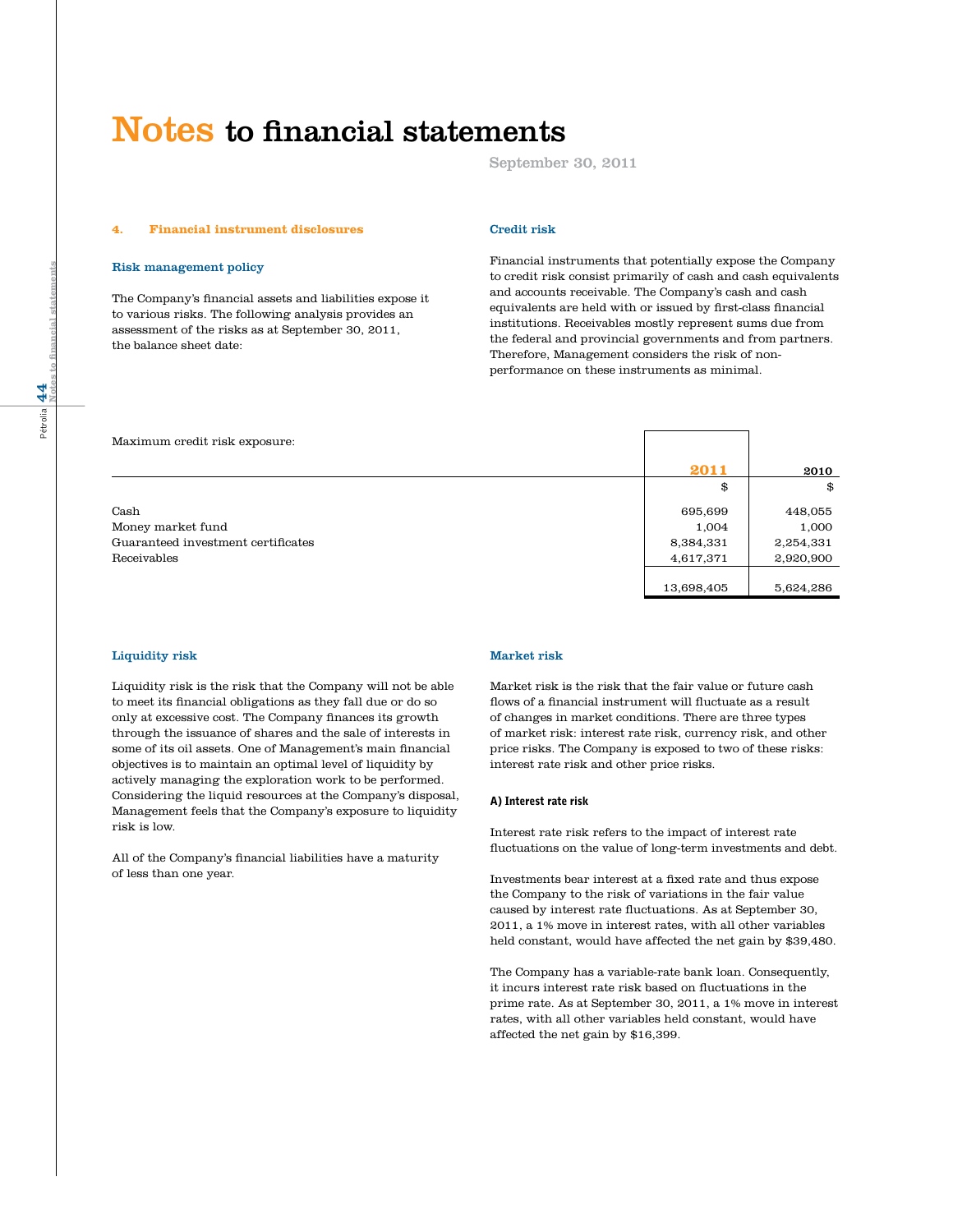#### B) Other price risks

The Company is exposed to fluctuations in the price of oil and gas, as the price influences the potential profitability of the Company's oil and gas properties and therefore affects its exploration program and any decision whether to proceed with production.

#### Classification of financial instruments

Financial instruments are classified into one of the following five categories: held for trading, held to maturity, loans and receivables, available for sale, or other financial liabilities. The classification determines the accounting treatment of the instruments. The classification is determined by the Company when the financial instrument is initially recorded based on its underlying purpose.

#### The Company's assets and liabilities are classified and measured as follows:

| <b>Financial assets / liabilities</b> | Category                    | <b>Measurement</b> |
|---------------------------------------|-----------------------------|--------------------|
| Cash and cash equivalents             | Held for trading            | Fair value         |
| Receivables                           | Loans and receivables       | Amortized cost     |
| Investments                           | Held for trading            | Fair value         |
| Payables and accrued expenses         | Other financial liabilities | Amortized cost     |
| Loan                                  | Other financial liabilities | Amortized cost     |

Financial instruments measured at amortized cost are initially recognized at fair value and then subsequently at amortized cost with gains and losses recognized in the statement of income the period in which the gain or loss occurs. Changes in the fair value of financial instruments classified as held for trading are recorded in the statement of income in the period in which the change takes place.

#### Fair value

The fair value of investments is assessed in the following manner:

Guaranteed investment certificates: The cost corresponds to the fair value considering their recent issuance.

Money market fund: The cost corresponds to the fair value because of their short-term maturity date.

For long-term debt, the book value approximates their fair value because of the variable interest rate on the debt.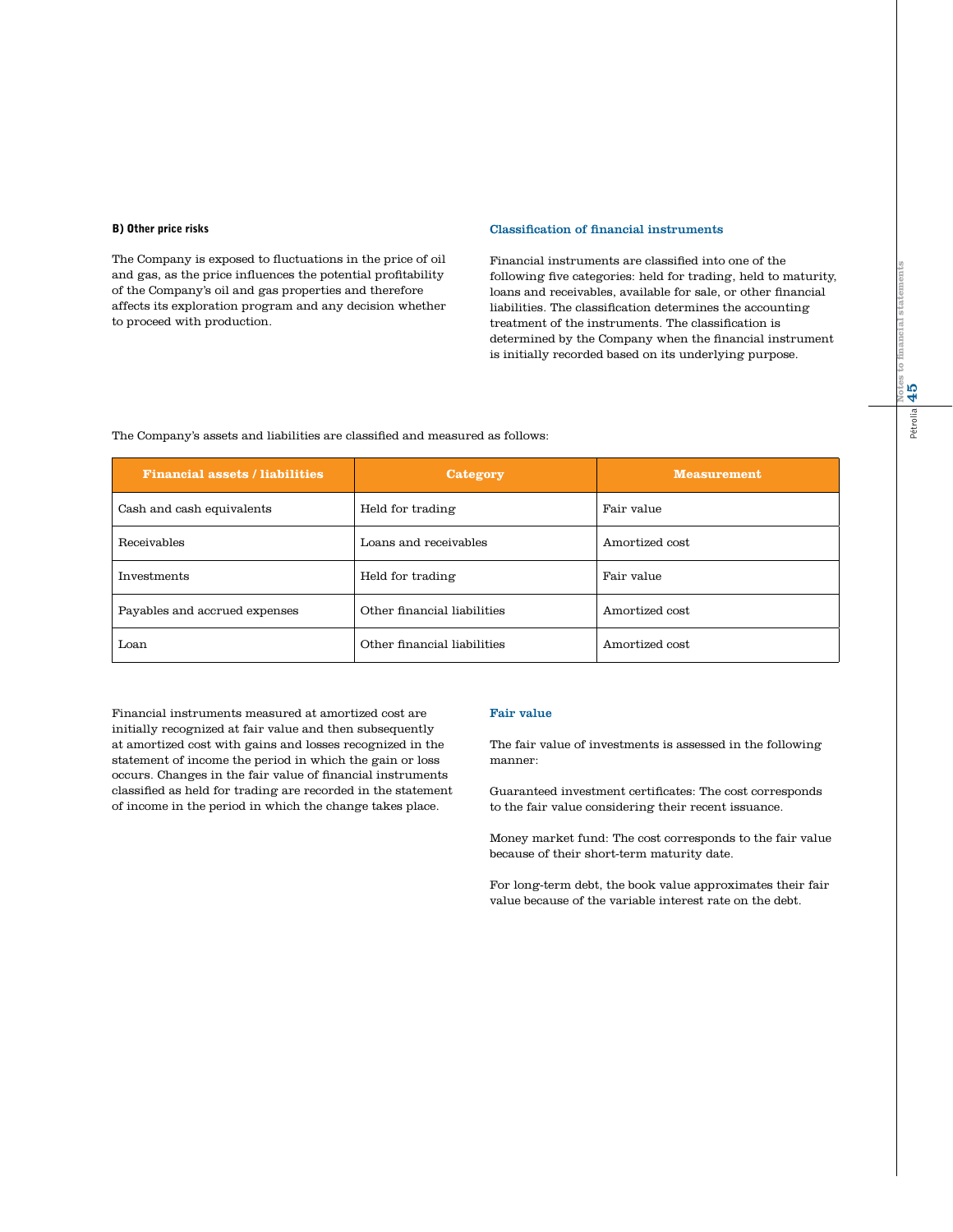September 30, 2011

#### **4. Financial instrument disclosures (continued)**

#### Fair value hierarchy

Financial instruments recorded at fair value on the balance sheet are classified using a fair value hierarchy that reflects the significance of the inputs used in making the measurements.

The three levels of the fair value hierarchy are:

**Level 1** – Valuation based on unadjusted quoted prices in active markets for identical assets or liabilities: Level 1 consists of cash;

- **Level 2** Valuation techniques using inputs other than quoted prices that are observable for the asset or liability either directly (i.e. as prices) or indirectly (i.e. derived from prices). Cash equivalents and investments are classified in Level 2.
- **Level 3** Valuation techniques using inputs that are not based on observable market data (unobservable inputs).

The fair value hierarchy requires the use of observable market inputs whenever such inputs exist. A financial instrument is classified in the lowest level of the hierarchy for which a significant input has been considered in measuring fair value.

For the fiscal year, no financial assets were transferred between levels 1 and 2.

The fair value of financial instruments is summarized as follows:

|                                          | Book<br>value<br>\$    | 2011<br>Fair<br>value<br>\$ | <b>Book</b><br>value<br>\$ | 2010<br>Fair<br>value<br>\$ |
|------------------------------------------|------------------------|-----------------------------|----------------------------|-----------------------------|
| Financial<br>assets held for trading:    |                        |                             |                            |                             |
| Cash and cash equivalents<br>Investments | 8,151,034<br>930,000   | 8,151,034<br>930,000        | 1,949,055<br>754,331       | 1,949,055<br>754,331        |
| Loans and receivables:<br>Receivables    | 4,617,371              | 4,617,371                   | 2,920,900                  | 2,920,900                   |
| Other financial liabilities:             |                        |                             |                            |                             |
| Payables and accrued expenses<br>Loan    | 1,469,518<br>2,243,310 | 1,469,518<br>2,243,310      | 822,339<br>2,243,310       | 822,339<br>2,243,310        |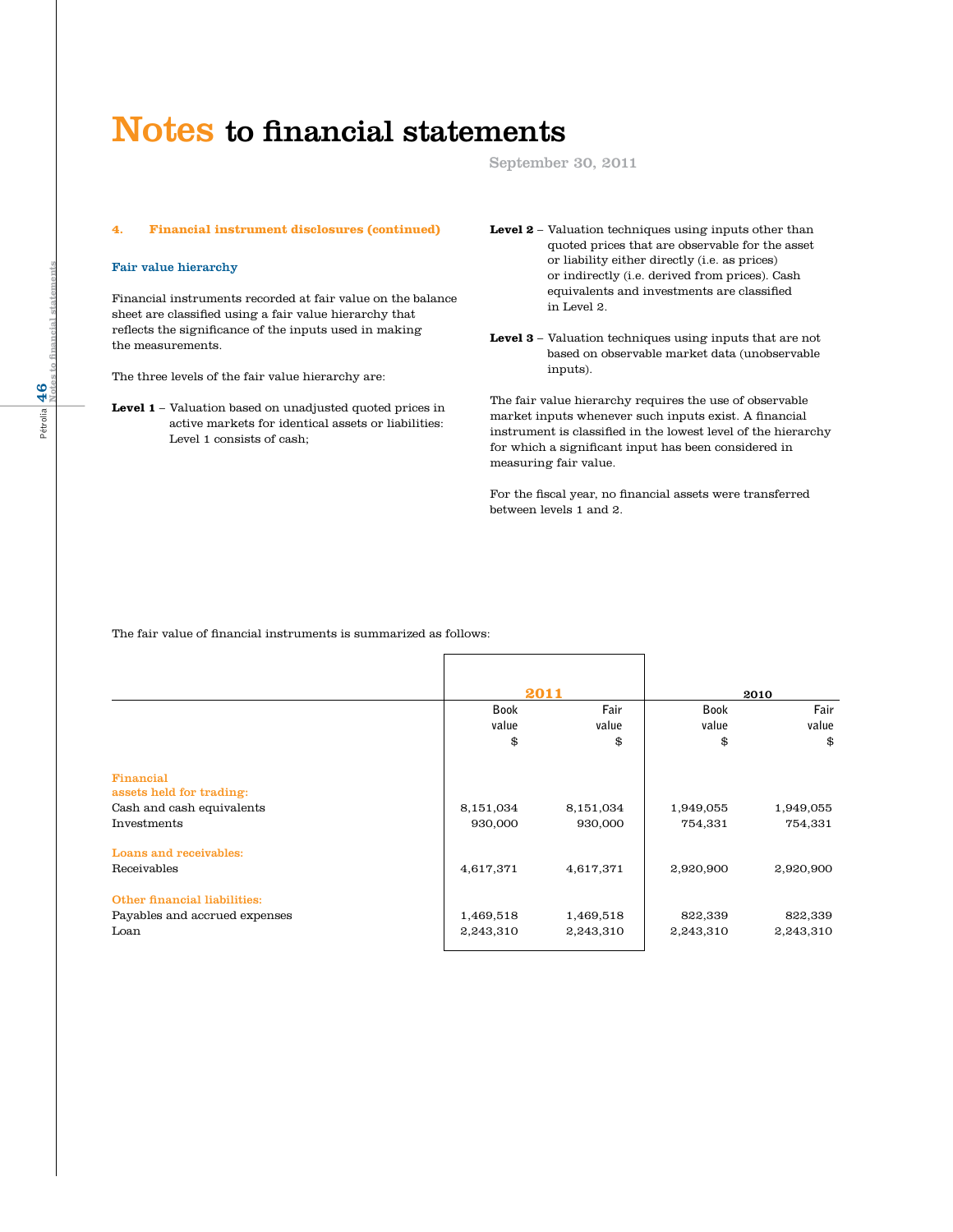#### **5. Capital management**

The Company's capital management objective is to preserve its ability to continue its exploration activities. The Company includes shareholders' equity and loans in its definition of capital. Management reviews its capital management approach on an ongoing basis and believes that this approach is reasonable considering the Company's size.

The Company's financial strategy is developed and adapted based on market conditions in order to maintain a flexible capital structure in compliance with the aforementioned objectives and to respond to the characteristics of the risks linked to the underlying assets. In order to maintain or adjust its capital structure, the Company, being in its early stages, is required to issue new shares.

There were no changes in the Company's capital management objectives, policies and procedures during the year.

The Company is subject to the following externally exposed capital requirements:

Maximum adjusted long-term debt/equity ratio of 2.5/1.

As at September 30, 2011, the Company is meeting all of its financial commitments.

 $\Gamma$ 

#### **6. Receivables**

|                      | 2011      | 2010      |
|----------------------|-----------|-----------|
|                      | \$        | \$        |
| Partners             | 981,613   |           |
| Consumer tax credits | 41,847    | 24,210    |
| Tax credits          | 3,318,935 | 2,816,842 |
| Interest             | 114,763   | 2,512     |
| Others               | 160,213   | 77,336    |
|                      |           |           |
|                      | 4,617,371 | 2,920,900 |

The tax credits refer to applications that have not yet been examined by the tax authorities.

#### **7. Investments**

|                                                                    | 2011    | 2010    |
|--------------------------------------------------------------------|---------|---------|
|                                                                    | \$      | \$      |
| Guaranteed investment certificates, 1.68%, collectable beginning   |         |         |
| in July 2011 and maturing in July 2012                             |         | 530,000 |
| Guaranteed investment certificate, 1.60%, collectable at any time  |         |         |
| and maturing in September 2012                                     |         | 224,331 |
| Guaranteed investment certificate, 2.40%, collectable at any time  |         |         |
| and maturing in December 2012                                      | 480,000 |         |
| Guaranteed investment certificate, 1.752%, collectable at any time |         |         |
| and maturing in May 2013                                           | 450,000 |         |
|                                                                    | 930,000 | 754,331 |
| Portion collectable during the next fiscal year                    | 930,000 | 754,331 |
|                                                                    |         |         |
|                                                                    |         |         |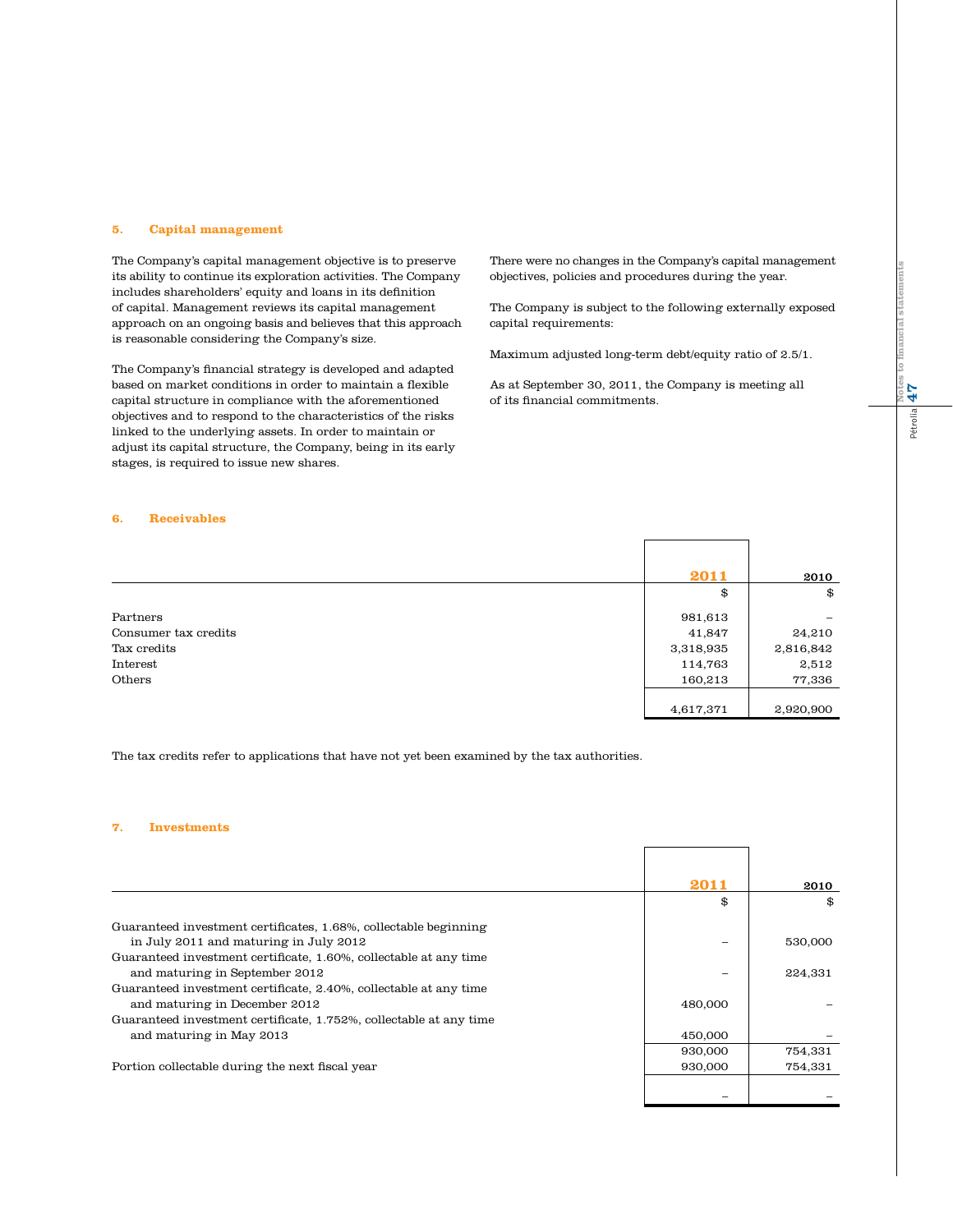September 30, 2011

#### **8. Tangible fixed assets**

|                         |           | 2011                        |                   |         | 2010                        |                   |
|-------------------------|-----------|-----------------------------|-------------------|---------|-----------------------------|-------------------|
|                         | Cost      | Accumulated<br>depreciation | Net book<br>value | Cost    | Accumulated<br>depreciation | Net book<br>value |
|                         | \$        | \$                          | \$                | \$      | \$                          | \$                |
|                         |           |                             |                   |         |                             |                   |
| Leasehold improvements  | 565,179   | 65,807                      | 499,372           | 18,387  | 16,831                      | 1,556             |
| IT and office equipment | 266,809   | 96,046                      | 170,763           | 160,040 | 60,713                      | 99,327            |
| Rolling stock           | 236,187   | 157,594                     | 78,593            | 236,187 | 123,911                     | 112,276           |
| Reservoirs              | 115,739   | 8,122                       | 107,617           |         |                             |                   |
| Land                    | 75,434    |                             | 75,434            | -       |                             |                   |
|                         | 1,259,348 | 327,569                     | 931,779           | 414.614 | 201,455                     | 213,159           |

#### **9. Oil and gas properties**

|                                    | 2011      | 2010      |
|------------------------------------|-----------|-----------|
|                                    | \$        | \$        |
|                                    |           |           |
| <b>Quebec</b>                      |           |           |
| Anticosti $(1)$                    | 296,297   | 259,970   |
| Gastonguay                         | 664,398   | 638,497   |
| Gaspésia - Edgar - Marcel-Tremblay | 404,933   | 382,915   |
| $Gaspé^{(1)}$                      | 1,635,540 | 2,427,941 |
| <b>New Brunswick</b>               |           |           |
|                                    |           |           |
| Dalhousie                          | 146,837   | 143,306   |
|                                    | 3,148,005 | 3,852,629 |

The properties indicated by the reference (1) in the previous table carry obligations related to their eventual coming on stream. To date, the Company has met all of its obligations. Only its future or potential obligations and transactions specific to the fiscal year are described next.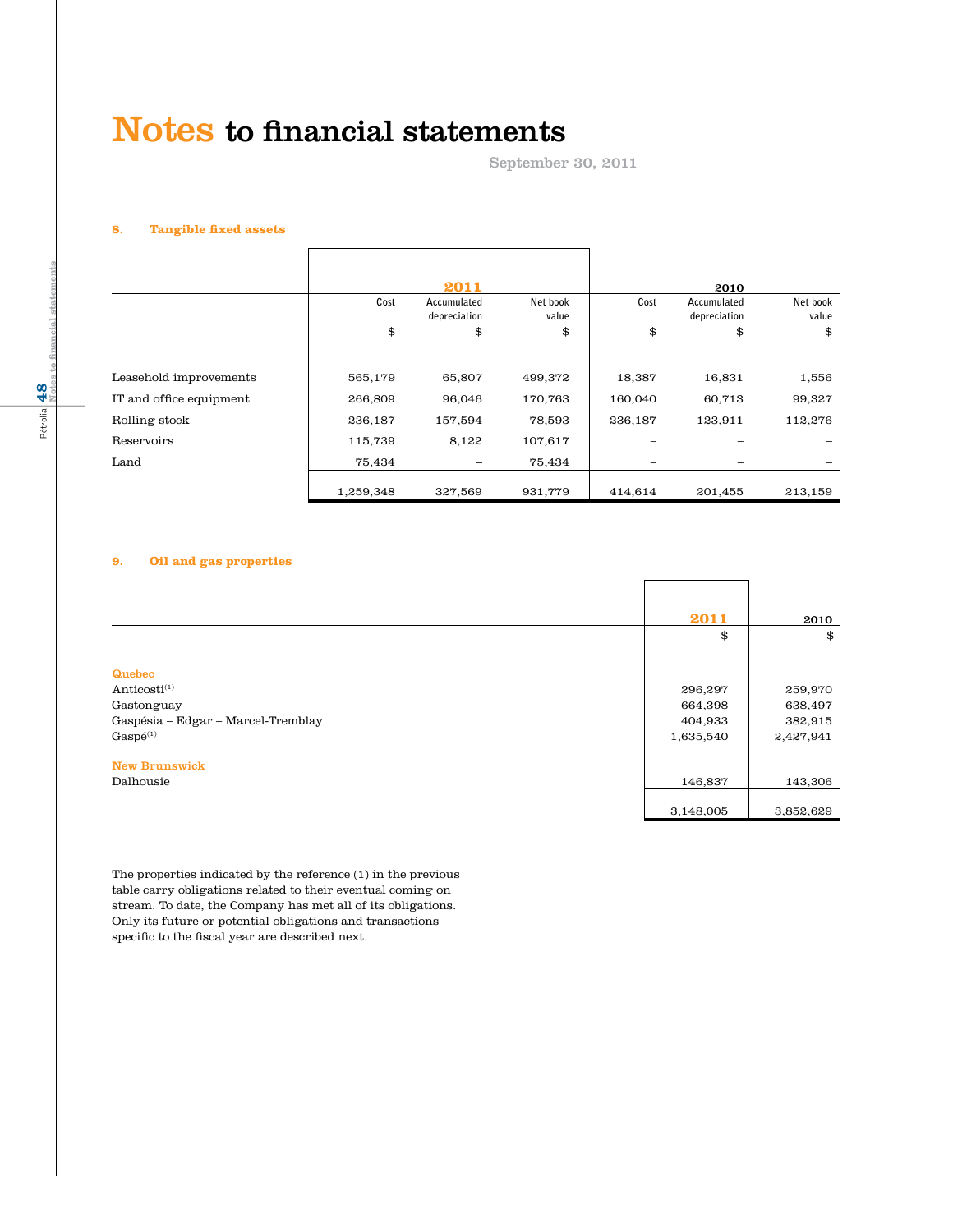#### Gaspé properties

In May 2008, the Company acquired a 100% interest on 6,043 km2 of these properties (excluding the Haldimand property), subject to a royalty varying from 0.5% to 2.5% of the future oil and gas production. In June 2010, the Company carried out an asset swap, bringing its interest to 100% in all the licences, i.e. an area of 150 km2, with the exception of a 9-km2 zone where its interest is 64% (Haldimand project). On December 20, 2010, the Company signed final agreements with Québénergie Inc. (a subsidiary of Investcan) for the sale of 50% of its interest in the Haldimand discovery and in 13 licences surrounding the discovery, for a total of \$15,190,000. A sum of \$6,690,000 was paid in cash, and \$8,500,000 in exploration work will be carried out by Québénergie Inc. over the next two years.

#### Haldimand property

On May 6, 2008, a second agreement set the boundaries of a development area of 9 km2 around the Pétrolia Haldimand No. 1 well in which Pétrolia holds a 45% interest, Junex 45%, and Gastem 10%. Some of the licences to these properties are subject to 5% royalties. Under an amendment to the original agreement signed on July 22, 2009, Pétrolia became the operator of the entire 9 km2 development area. On October 1, 2009, Pétrolia acquired all of Gastem's interests. Following its decision not to participate in the drilling of a second well, Junex's participation was reduced by 9%. Following the signature of final agreements for the sale of 50% of its interest in the Haldimand discovery, Pétrolia's interest in Haldimand is now 32%, Québénergie's 32%, and Junex's 36%.

Since it did not participate in some of the exploration work on Haldimand deposits 1 and 2, Junex is subject to a heavy penalty. As a result, Pétrolia and Québénergie will share all the revenue from these two deposits until the penalty is paid in full.

#### Bourque property

The Company had signed a \$20 million farm-out agreement with the oil company Pilatus Energy Canada, which is affiliated with the Company. By investing \$20 million in exploration and development work, Pilatus could have acquired a 70% interest in the four licences of the Bourque project during the next five years.

Unfortunately, the difficult economic situation in 2009 prevented Pilatus from meeting the obligations set out in the agreement with Pétrolia. The parties mutually agreed to terminate the partners' obligations in exchange for a 5% interest in the project for Pilatus.

As a result, Pétrolia has returned to actively looking for a new partner to develop the project.

#### Anticosti property

The Company has acquired all of Hydro-Québec's rights on Anticosti Island. In return, a priority royalty on future oil production will be paid to Hydro-Québec. Under this agreement, Pétrolia shares with Corridor Resources Inc. an interest of 25% in 6 licences and of 50% in 29 exploration licences on the island and acts as operator over most of them. In June 2010, the Company participated in the drilling of three exploration wells and extracted a core sample from the Macasty formation to evaluate its potential as an oil shale reservoir. Once the coring results are obtained, the Company plans to invest in development work to better estimate the oil potential on Anticosti Island.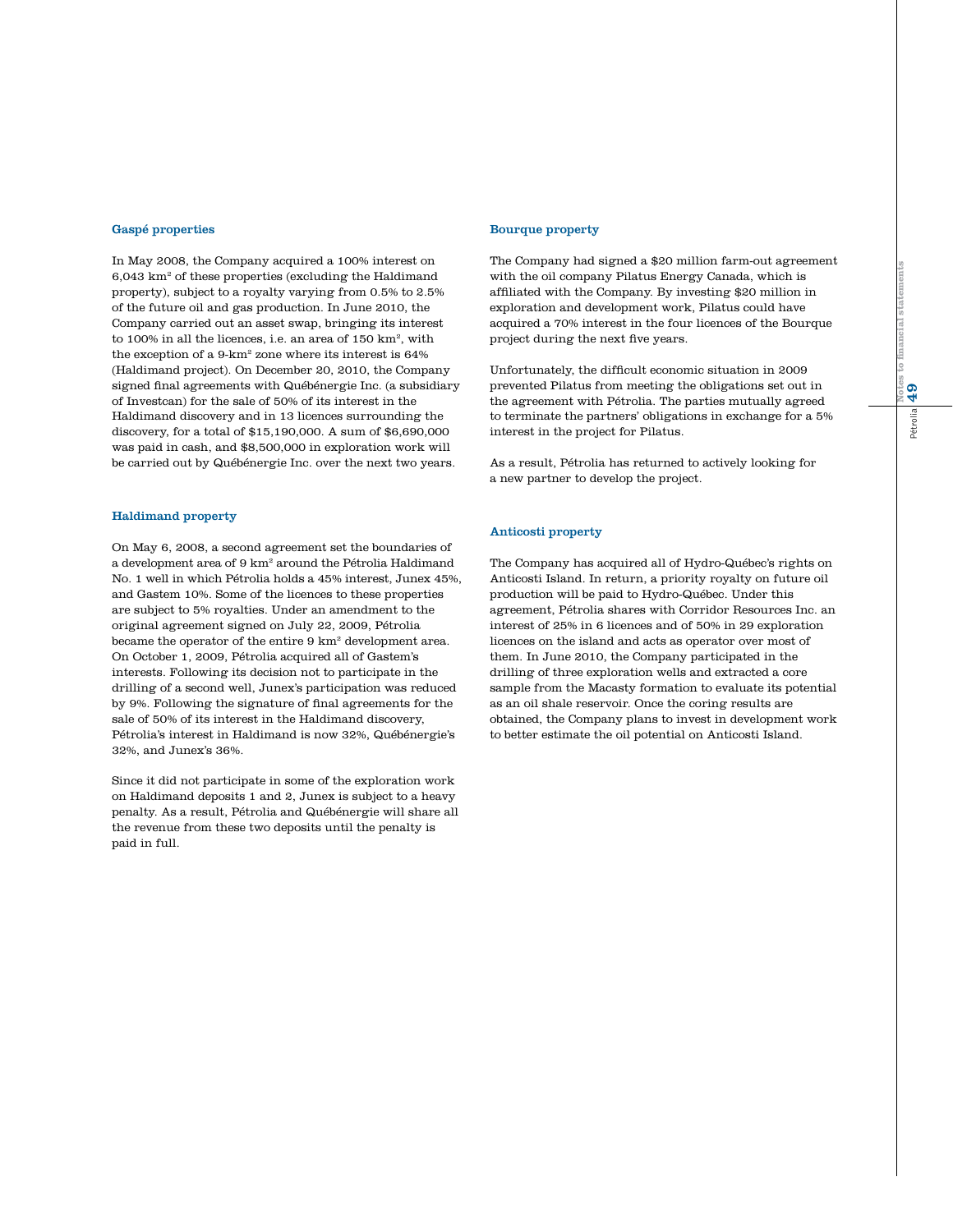September 30, 2011

#### **10. Deferred exploration expenses**

|                                                 | 2011                     |                  | 2010         |
|-------------------------------------------------|--------------------------|------------------|--------------|
|                                                 | September 30             | <b>Additions</b> | September 30 |
|                                                 | \$                       | \$               | \$           |
|                                                 |                          |                  |              |
| Quebec                                          |                          |                  |              |
| Anticosti                                       | 6,341,925                | 1,036,648        | 5,305,277    |
| Gastonguay                                      | 74,638                   | 1,165            | 73,473       |
| Gaspésia – Edgar – Marcel-Tremblay              | 3,730,267                | 198,834          | 3,531,433    |
| Gaspé                                           | 2,450,597                | 185,791          | 2,264,806    |
| Bourque project                                 | 3,668,983                | 88,836           | 3,580,147    |
| Haldimand project                               | 11,198,581               | 1,814,728        | 9,383,853    |
| Tar Point No.1 project                          | 4,955,679                | 256,651          | 4,699,028    |
| <b>New Brunswick</b>                            |                          |                  |              |
| Dalhousie                                       | 1,143,494                | 31,786           | 1,111,708    |
|                                                 | 33,564,164               | 3,614,439        | 29,949,725   |
| Less                                            |                          |                  |              |
| Exploration subsidies and partner contributions |                          |                  |              |
|                                                 |                          |                  |              |
| Anticosti                                       | 2,280,008                | 349,376          | 1,930,632    |
| Gastonguay                                      | 18,796                   | 381              | 18,415       |
| Gaspésia - Edgar - Marcel-Tremblay              | 411,354                  | 69,536           | 341,818      |
| Gaspé                                           | 550,176                  | 66,948           | 483,228      |
| Bourque project                                 | 3,060,535                | 32,987           | 3,027,548    |
| Haldimand project                               | 3,667,265                | 1,496,746        | 2,170,519    |
| Tar Point No. 1 project                         | 796,565                  | 170,071          | 626,494      |
| Dalhousie                                       | 6,922                    |                  | 6,922        |
|                                                 | 10,791,621               | 2,186,045        | 8,605,576    |
| Oil reservoir evaluation income                 |                          |                  |              |
| Anticosti                                       | $\overline{\phantom{0}}$ |                  |              |
| Gastonguay                                      |                          |                  |              |
| Gaspésia - Edgar - Marcel-Tremblay              |                          |                  |              |
| Gaspé                                           |                          |                  |              |
| Bourque project                                 |                          |                  |              |
| Haldimand project                               | 216,759                  | 107,021          | 109,738      |
| Tar Point No.1 project                          | $\overline{\phantom{0}}$ |                  |              |
| Dalhousie                                       |                          |                  |              |
|                                                 | 216,759                  | 107,021          | 109,738      |
|                                                 | 22,555,784               | 1,321,373        | 21,234,411   |
|                                                 |                          |                  |              |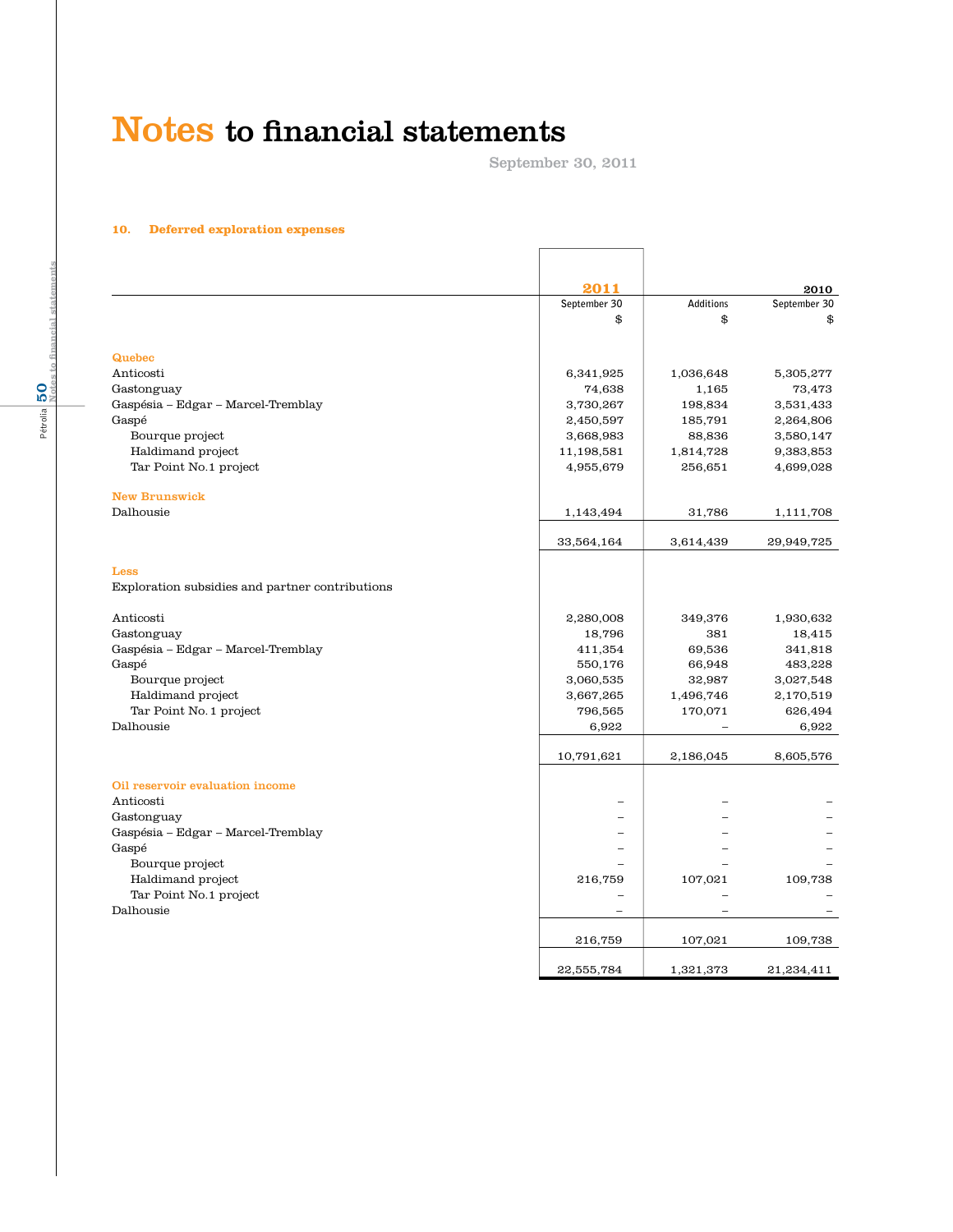|                                                 | 2010         |            |                          | 2009         |
|-------------------------------------------------|--------------|------------|--------------------------|--------------|
|                                                 | September 30 | Additions  | Exchange (Note 9)        | September 30 |
|                                                 | \$           | \$         | \$                       | \$           |
| Quebec                                          |              |            |                          |              |
| Anticosti                                       | 5,305,277    | 3,961,253  |                          | 1,344,024    |
| Gastonguay                                      | 73,473       | 26,971     |                          | 46,502       |
| Gaspésia – Edgar – Marcel-Tremblay              | 3,531,433    | 55,899     |                          | 3,475,534    |
| Gaspé                                           | 2,264,806    | 118,278    | (728, 799)               | 2,875,327    |
| Bourque project                                 | 3,580,147    | 215,916    |                          | 3,364,231    |
| Haldimand project                               | 9,383,853    | 3,052,652  | -                        | 6,331,201    |
| Tar Point No. 1 project                         | 4,699,028    | 4,521,888  |                          | 177,140      |
| Others                                          |              |            | (102, 707)               | 102,707      |
| <b>New Brunswick</b>                            |              |            |                          |              |
| Dalhousie                                       | 1,111,708    | 26,405     |                          | 1,085,303    |
|                                                 | 29,949,725   | 11,979,262 | (831,506)                | 18,801,969   |
| Less                                            |              |            |                          |              |
| Exploration subsidies and partner contributions |              |            |                          |              |
| Anticosti                                       | 1,930,632    | 1,488,021  |                          | 442,611      |
| Gastonguay                                      | 18,415       | 7,732      |                          | 10,683       |
| Gaspésia – Edgar – Marcel-Tremblay              | 341,818      | 16,624     | $\overline{\phantom{0}}$ | 325,194      |
| Gaspé                                           | 483,228      | 25,589     | (5, 185)                 | 462,824      |
| Bourque project                                 | 3,027,548    | 183,317    |                          | 2,844,231    |
| Haldimand project                               | 2,170,519    | 869,333    |                          | 1,301,186    |
| Tar Point No. 1 project                         | 626,494      | 564,479    |                          | 62,015       |
| Dalhousie                                       | 6,922        |            |                          | 6,922        |
|                                                 | 8,605,576    | 3,155,095  | (5, 185)                 | 5,455,666    |
| Oil reservoir evaluation income                 |              |            |                          |              |
| Anticosti                                       |              |            |                          |              |
| Gastonguay                                      |              |            |                          |              |
| Gaspésia – Edgar – Marcel-Tremblay              |              |            |                          |              |
| Gaspé                                           |              |            |                          |              |
| Bourque project                                 |              |            |                          |              |
| Haldimand project                               | 109,738      | 109,738    |                          |              |
| Tar Point No. 1 project                         |              |            |                          |              |
| Dalhousie                                       |              |            |                          |              |
|                                                 | 109,738      | 109,738    |                          |              |
|                                                 | 21,234,411   | 8,714,429  | (826, 321)               | 13,346,303   |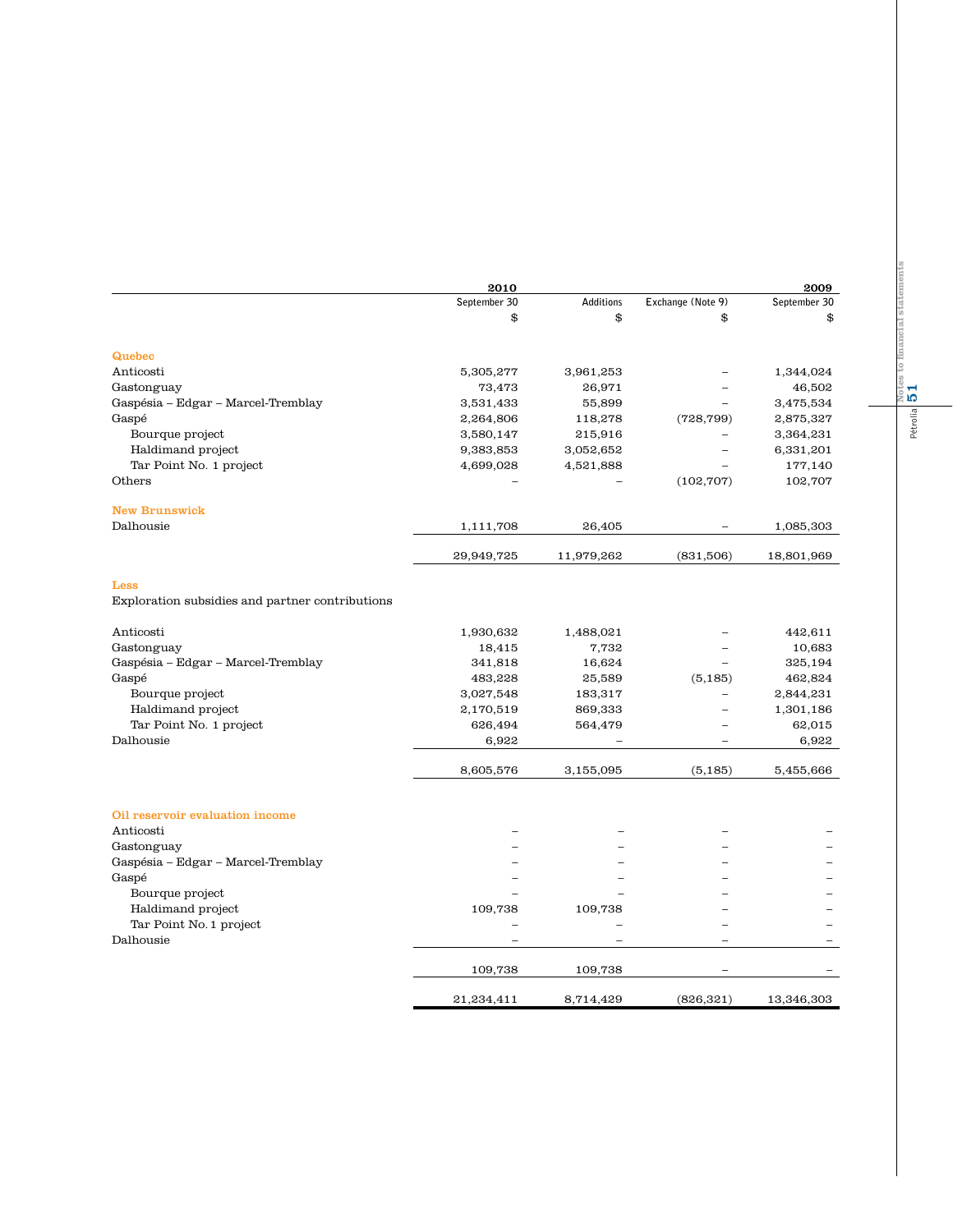September 30, 2011

 $233,678$  –  $-$ 

#### **11. Loan**

The Company has access to an authorized bank loan of \$2,500,000, of which \$2,243,310 has been drawn upon as at September 30, 2011, bearing interest at the Caisse centrale Desjardins prime rate plus 1%. The bank loan is guaranteed by a \$2,500,000 mortgage on all of the Company's present and future accounts receivable, creating a priority claim on the reimbursable tax credits and future tax credits; it is also guaranteed by an 80% surety from Investissement Québec. The repayment of the principal is due during the next fiscal year.

#### **12. Provision for future site restoration**

Management calculates provisions for future site restoration based on the Company's net share of the estimated costs of abandoning and reclaiming its wells and facilities and the schedule of estimated future costs.

As at September 30, 2011, the estimated amount required to settle site restoration obligations, indexed at 3.5%, was \$369,178. Of this amount, \$135,500 will be settled over the next fiscal year. The total future amount was discounted at the weighted average rate of 5.25% over a 1- to 30-year period. The estimated undiscounted cash flows required to settle the obligations is \$436,000.

 **2011** 2010 \$ \$

The following table sets out the provision for future site restoration:

Balance, beginning of year  $-$ Incurred liabilities 369,178 – Balance, end of year 369,178

Portion of liability to be settled during next fiscal year 135,500  $\,$  135,500  $\,$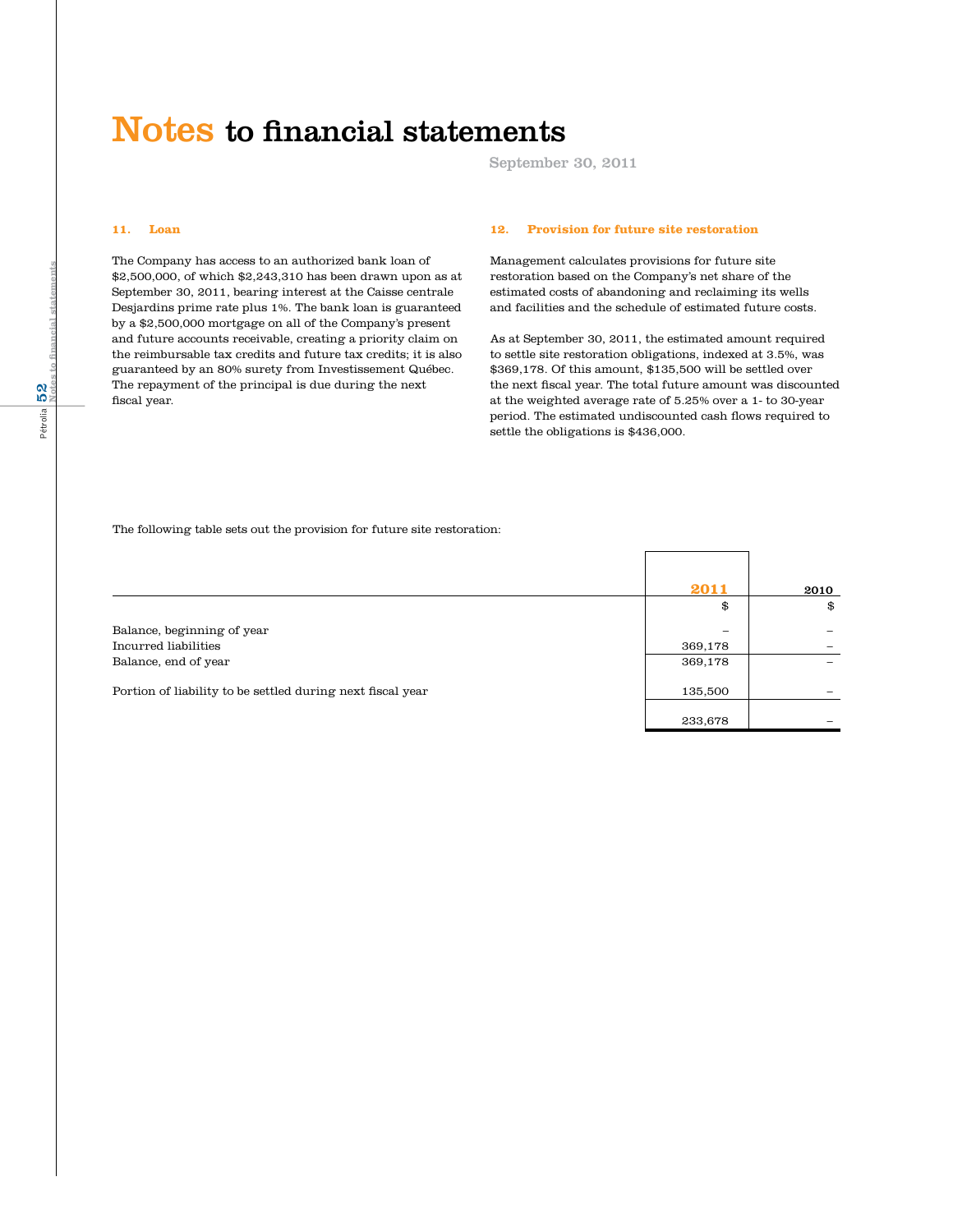#### **13. Capital stock**

#### Authorized

Unlimited number of common, participating, voting shares without par value.

#### Issued

54,579,477 (2010 – 50,067,287) common shares.

#### Stock-based compensation

The Company has a stock option plan for its directors, officers, key employees and suppliers. The maximum number of shares reserved for issuance under the stock option plan is 10%. The exercise price is the market price or discounted market price on the day before the option was granted. The maximum term of granted options may not exceed five years. Options may be exercised immediately upon allocation for directors and according to a three-year vesting schedule for other participants.

The following table summarizes the assumptions used with the Black-Scholes valuation model for the determination of the stock-based compensation for the stock options granted during the year ended September 30, 2011:

|                          |     | 2011     |          | 2010     |
|--------------------------|-----|----------|----------|----------|
|                          | May | February | December | February |
| Risk-free interest rate  | 3%  | 3%       | 3%       | 2.25%    |
| Expected volatility      | 94% | 94%      | 94%      | 102%     |
| Lifetime granted (years) | 5   | 5        | 5        | 5        |
| Rate of return of shares | Nil | Nil      | Nil      | Nil      |

#### Accordingly, the stock-based compensation was distributed as follows:

|                               | 2011    | 2010    |
|-------------------------------|---------|---------|
|                               | \$      | \$      |
| Statement of income           | 458,883 | 183,600 |
| Deferred exploration expenses | 41,325  | 7,125   |
|                               |         |         |
| Total                         | 500,208 | 190,725 |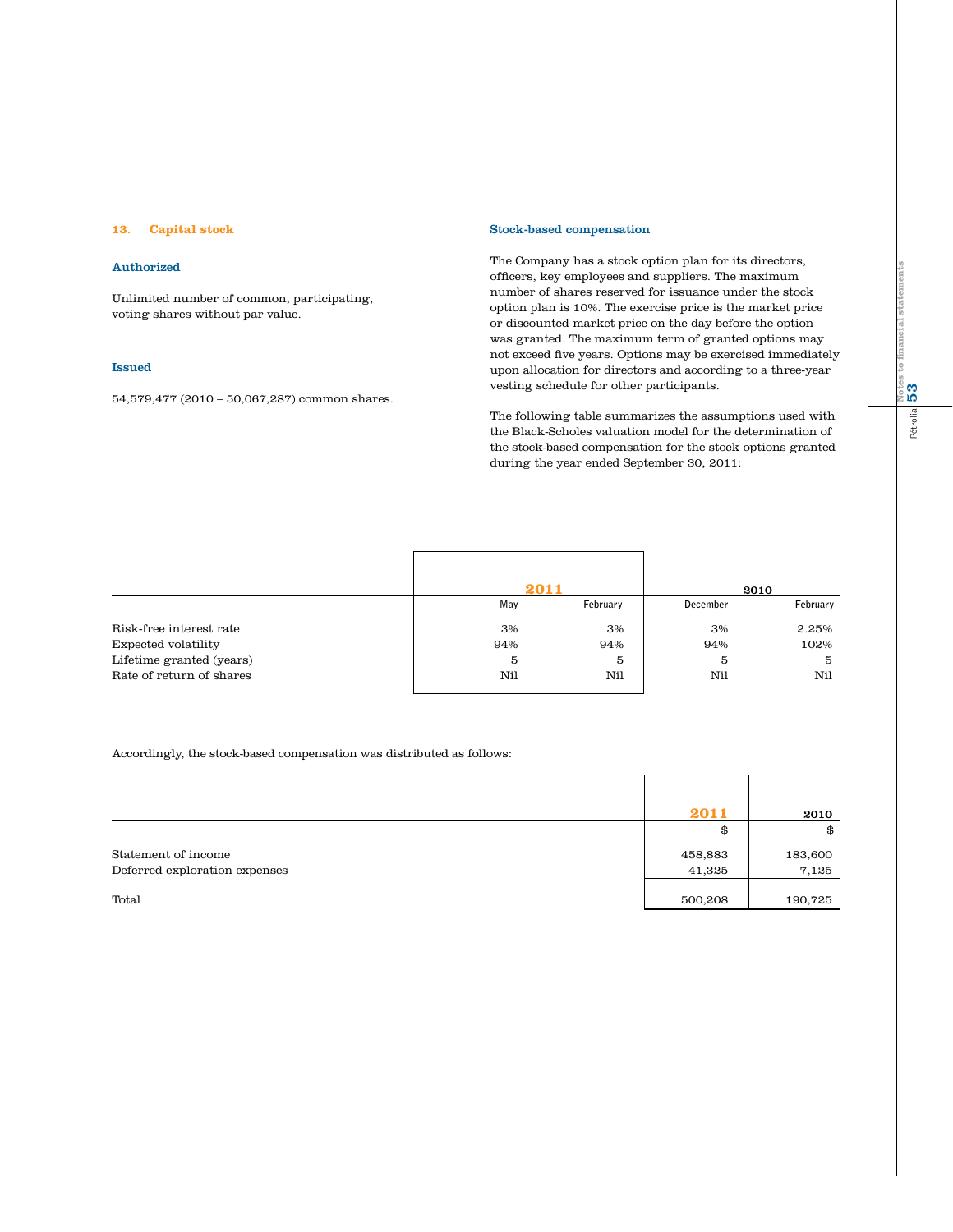September 30, 2011

#### **13. Capital stock (continued)**

The outstanding options and the activity relating to these options are as follows:

|                                                        |                                      | 2011                 |                                       | 2010                 |
|--------------------------------------------------------|--------------------------------------|----------------------|---------------------------------------|----------------------|
|                                                        | Number                               | Weighted average     | Number                                | Weighted average     |
|                                                        | of options                           | exercise price       | of options                            | exercise price       |
|                                                        | outstanding                          | \$                   | outstanding                           | \$                   |
| Outstanding, beginning of year<br>Granted<br>Exercised | 2,965,000<br>1,495,000<br>(558, 750) | 0.64<br>0.94<br>0.53 | 4,090,000<br>270,000<br>(1, 192, 500) | 0.58<br>0.89<br>0.43 |
| Expired                                                | (625,000)                            | 0.40                 | (202,500)                             | 1.03                 |
| Outstanding, end of year                               | 3.276.250                            | 0.84                 | 2.965.000                             | 0.64                 |

The weighted average fair value of options granted during the year was \$0.59 (2010 – \$0.68).

As at September 30, 2011, the number of exercisable options was 2,198,750 (2010 – 2,965,000) at a weighted average exercise price of \$0.80 (2010 - \$0.64).

As at September 30, 2011, the stock options granted as part of the Plan are allocated as follows:

| <b>Expiration date</b> | Weighted average | Number  | Weighted average |
|------------------------|------------------|---------|------------------|
|                        | remaining years  |         | exercise price   |
|                        |                  |         | \$               |
|                        |                  |         |                  |
| May 21, 2012           | 0.7              | 21,250  | 0.74             |
| June 21, 2012          | 0.8              | 547,500 | 0.40             |
| February 12, 2013      | 1.3              | 400,000 | 0.60             |
| March 3, 2013          | 1.4              | 125,000 | 0.60             |
| July 7, 2013           | 1.8              | 427,500 | 1.25             |
| May 21, 2014           | 2.7              | 120,000 | 0.74             |
| February 25, 2015      | 3.4              | 270,000 | 0.89             |
| December 8, 2015       | 4.2              | 790,000 | 0.50             |
| February 25, 2016      | 4.4              | 75,000  | 1.31             |
| May 18, 2016           | 4.6              | 500,000 | 1.69             |
|                        |                  |         |                  |

#### Warrants

Outstanding warrants can be exercised as follows:

| Exercise price<br>\$ | Number  | <b>Expiration date</b> |
|----------------------|---------|------------------------|
| 1.30                 | 264,721 | December 4, 2011       |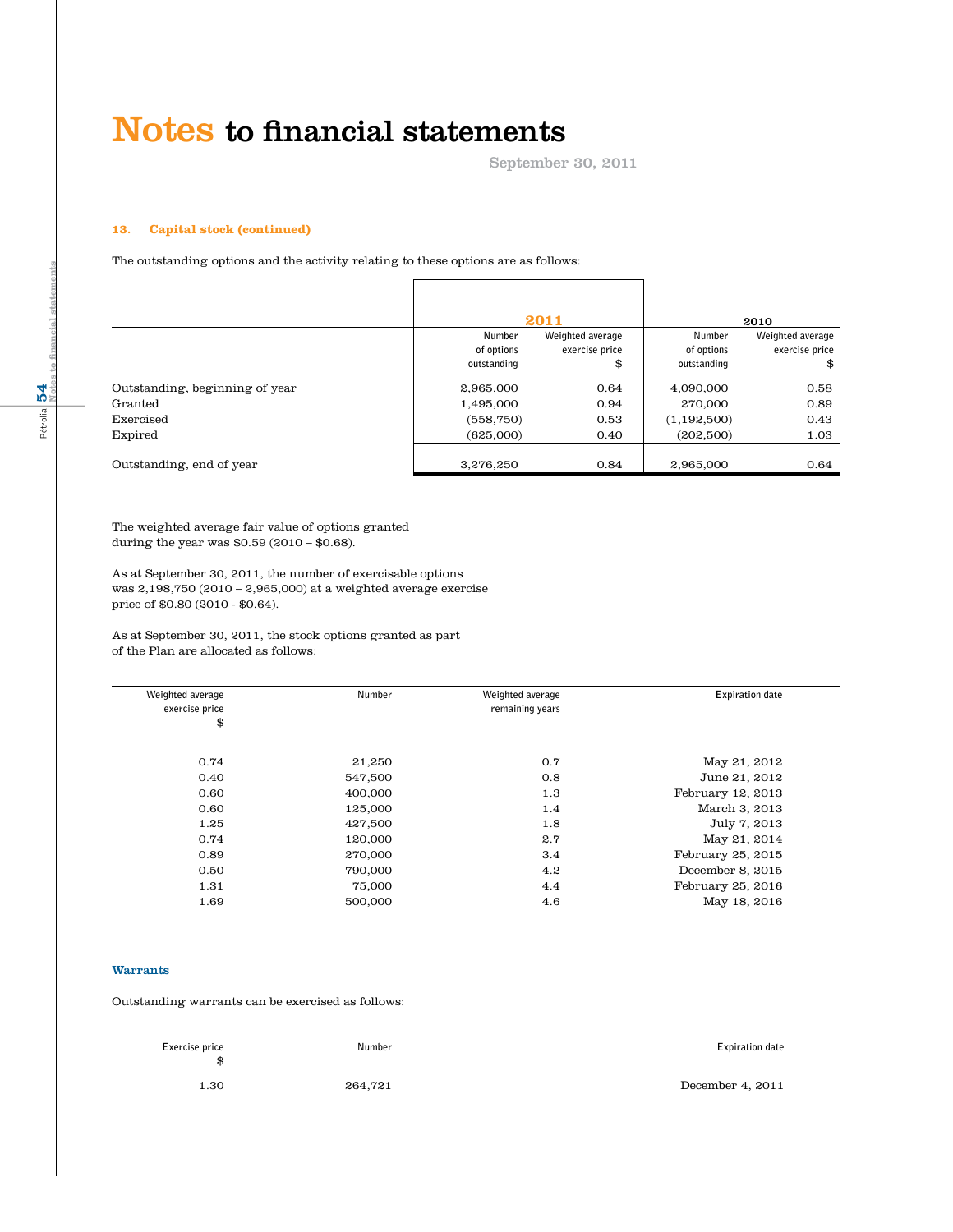#### **14. Future income taxes**

The Company's effective tax rate differs from the combined statutory rate (federal and provincial). The difference is attributable to the following items:

|                                                                  | 2011      | 2010        |
|------------------------------------------------------------------|-----------|-------------|
|                                                                  | \$        | \$          |
| Gain (loss) before income taxes                                  | 3,075,991 | (1,793,404) |
| Income tax at combined statutory rate of $26.9\%$ (2010 – 28.4%) | 827,442   | (509, 327)  |
| Capital cost allowance on issuance costs                         | (68, 563) | (89, 696)   |
| Stock-based compensation                                         | 123,439   | 52,142      |
| Revaluation of future tax assets and liabilities                 | 85,349    | 145,768     |
| Non-deductible expenses and others                               | 13,356    | 25,240      |
| Non-taxable portion of capital gain                              |           | (62, 423)   |
| Difference due to the rate change                                | (65,700)  | (67, 465)   |
| Unrealized capital loss                                          |           | 70,886      |
|                                                                  | 915,323   | (434,875)   |

 $\Gamma$ 

Future tax assets and liabilities arise from the differences between the tax value and the book value of the following items:

|                                | 2011        | 2010        |
|--------------------------------|-------------|-------------|
|                                | \$          | \$          |
| <b>Future tax assets:</b>      |             |             |
| Deferred losses                | (1,229,491) | (1,396,141) |
| Share issuance costs           | (116, 233)  | (194, 865)  |
| Others                         | (29, 263)   | (37, 883)   |
|                                | (1,374,987) | (1,628,889) |
| <b>Future tax liabilities:</b> |             |             |
| Properties                     | 846,814     | 28,373      |
| Deferred exploration expenses  | 2,767,303   | 2,924,099   |
|                                | 3,614,117   | 2,952,472   |
| Net future tax liabilities     | 2,239,130   | 1,323,583   |

As at September 30, 2011, fiscal losses available to reduce future taxes and for which tax benefits have been recorded amount to approximately \$4,866,028 and \$4,196,595 at the federal and provincial levels respectively. The expiration dates of the losses carried forward are as follows:

|      | Federal   | Provincial |
|------|-----------|------------|
|      | \$        | \$         |
| 2015 | 14,675    |            |
| 2026 | 574.450   | 389,776    |
| 2027 | 648.473   | 514,153    |
| 2028 | 660.423   | 524,691    |
| 2029 | 1.367.495 | 1.235.683  |
| 2030 | 1.600.512 | 1,532,292  |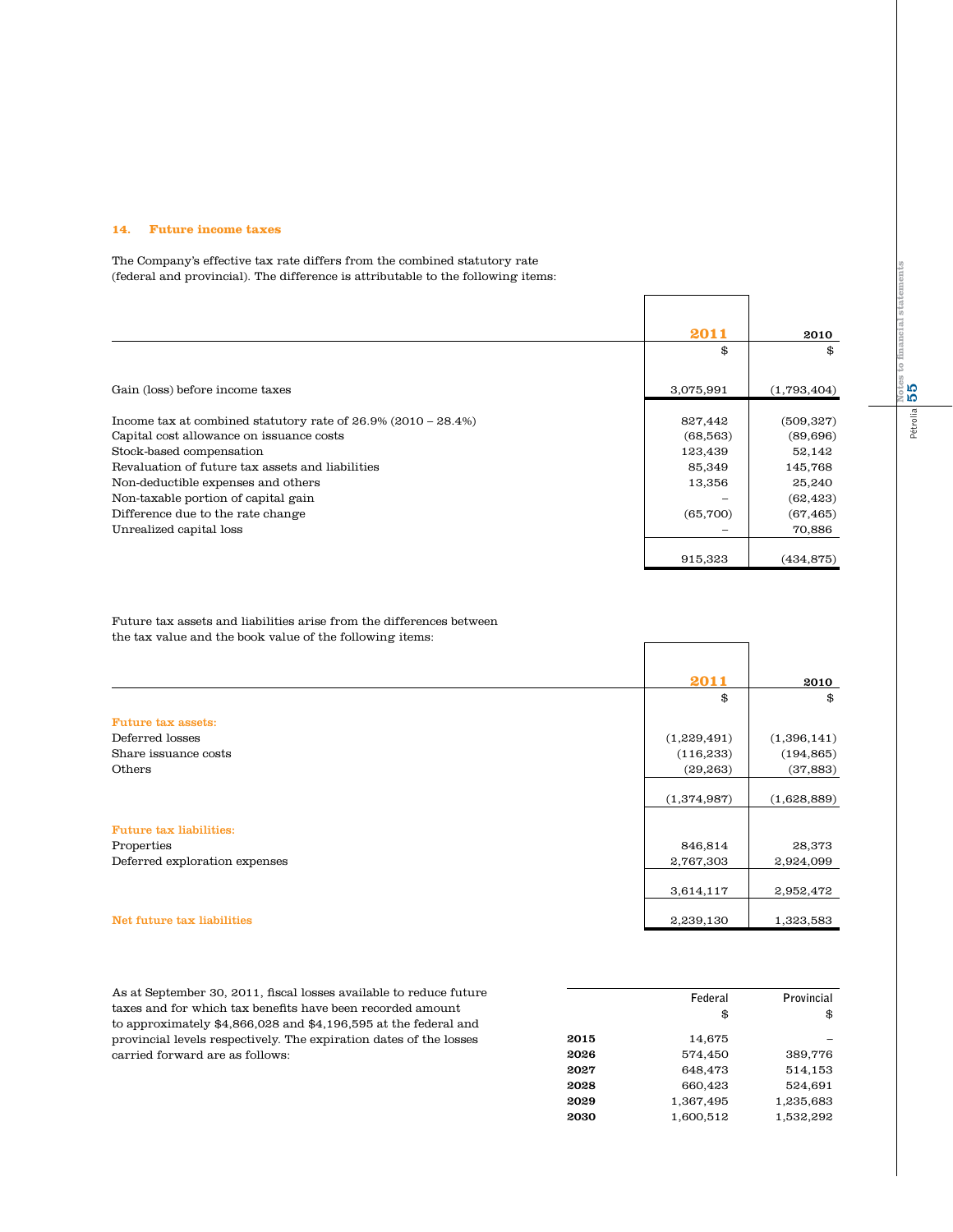**15. Commitments**

Under the terms of exploration licences granted by Quebec's Ministry of Natural Resources and Wildlife and the New Brunswick Ministry of Natural Resources, the Company has agreed to pay fees in the amount of \$401,000 between now and 2013. The minimum payments due during the upcoming fiscal years are as follows:

| 2012    | 2013    |
|---------|---------|
| æ       | Ð       |
| 200,500 | 200,500 |

In addition, the Company must undertake work on its properties in Quebec on a yearly basis, for which the minimum costs vary with the age of the licences; the cost is \$0.50 per hectare for the first year of the licence and increases annually by \$0.50, ultimately reaching \$2.50 per hectare for the fifth year. The minimum work to be initiated is \$586,485 in 2012, \$653,983 in 2013 and \$875,311 in 2014.

The adoption of Bill 18 in Quebec suspends some of these statutory work obligations for up to three years while at the same time extending the validity of all the licences for the same period. Pétrolia may, however, still continue its activities despite the suspended obligation.

The Company has signed leases with four companies for the rental of offices and a house until 2016. The balance of the commitments under these leases, excluding escalation clauses, is \$1,284,545 of which \$5,000 is payable to a company in which a director holds a minority interest.

The minimum payments required in the coming years are as follows:

| 2012    | 2013    | 2014    | 2015    | 2016    |
|---------|---------|---------|---------|---------|
|         |         |         |         |         |
| 275.306 | 275.247 | 275.247 | 275.247 | 183.498 |

The Company has undertaken to support the renewal of the NSERC-Anticosti Forest Products Industrial Research Chair by contributing \$200,000 over a five-year period. A portion of these costs could potentially be assumed by a partner.

The minimum payments due over the next five years are as follows:

| 2012   | 2013   | 2014   | 2015   | 2016   |
|--------|--------|--------|--------|--------|
|        | \$     |        | \$     |        |
| 40.000 | 40.000 | 40.000 | 40.000 | 40.000 |

September 30, 2011

#### **16. Contingencies**

#### Financing

The Company is partially financed through the issuance of flow-through shares and has fulfilled all of its commitments in respect of future exploration work. However, even though the Company took all necessary measures for this purpose, there is no guarantee that all of the funds spent by the Company with respect to these shares will be qualified by the tax authorities in the event that they conduct an audit. The rejection of certain expenses by the tax authorities may have negative tax consequences for investors.

#### Environment and letter of guarantee

The Company's operations are subject to environmental protection legislation. Environmental consequences are difficult to identify, whether in terms of outcome, timetable or impact. To the best of Management's knowledge, the Company is currently operating in accordance with existing laws and regulations. Letters of guarantee in the amount of \$930,000 were issued in favour of the Ministry of Natural Resources and Wildlife to guarantee that certain sites will be shut down.

These letters are secured by guaranteed investment certificates for an equivalent amount (Note 7).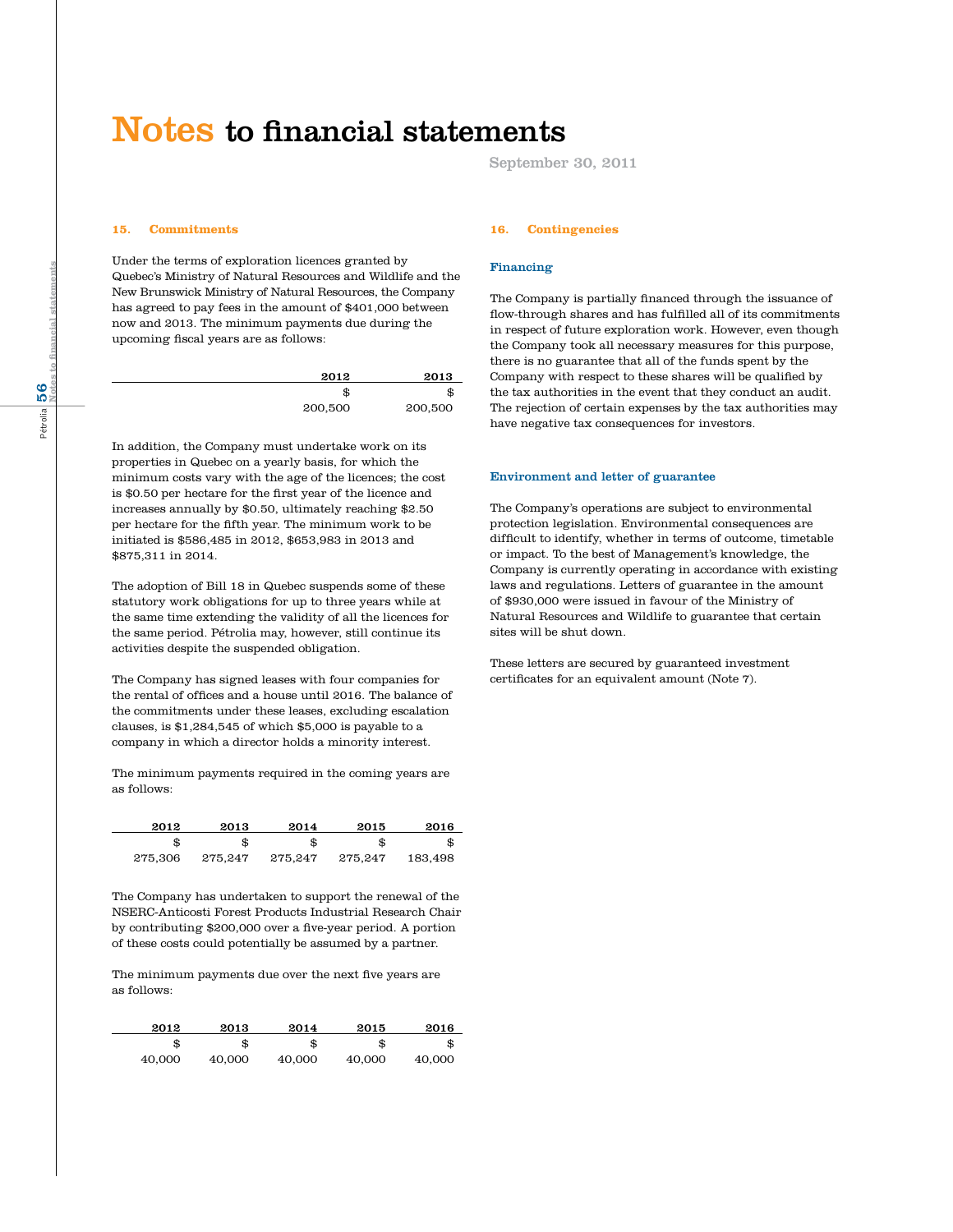#### **17. Related-party transactions**

main officer, holding a minority interest, is also a director of Pétrolia: **2011** 2010 \$ \$ Balance sheet: Deferred exploration expenses – 51,532 Statement of income: Salaries and benefits  $\sim$  938 Other expenses 8, 11,847

As at September 30, 2011, an amount of \$37,500 is due from these companies  $(2010 - $35,915)$ .

The Company entered into transactions with a director who acts as a consultant for the Company:

The Company entered into transactions with two companies whose



The balance due to this director is \$0 as at September 30, 2011 (2010 – \$0).

The Company entered into the following transactions with a company whose director also sits on Pétrolia's board:

|                             | 2011   | 2010    |
|-----------------------------|--------|---------|
|                             | \$     | \$      |
| <b>Statement of income:</b> |        |         |
| Salaries and benefits       | 20,438 | 101,724 |
| Office supplies             | 1,208  | 2,600   |
| Telecommunications          |        | 5,322   |

The balance due from this company as at September 30, 2011 is \$2,516 (2010 – balance due of \$161).

The Company entered into the following transactions with a close relative of Management, who provided services to the Company:



These transactions occurred in the normal course of business and are valued at the exchange value, which is the amount of the established consideration accepted by the related parties.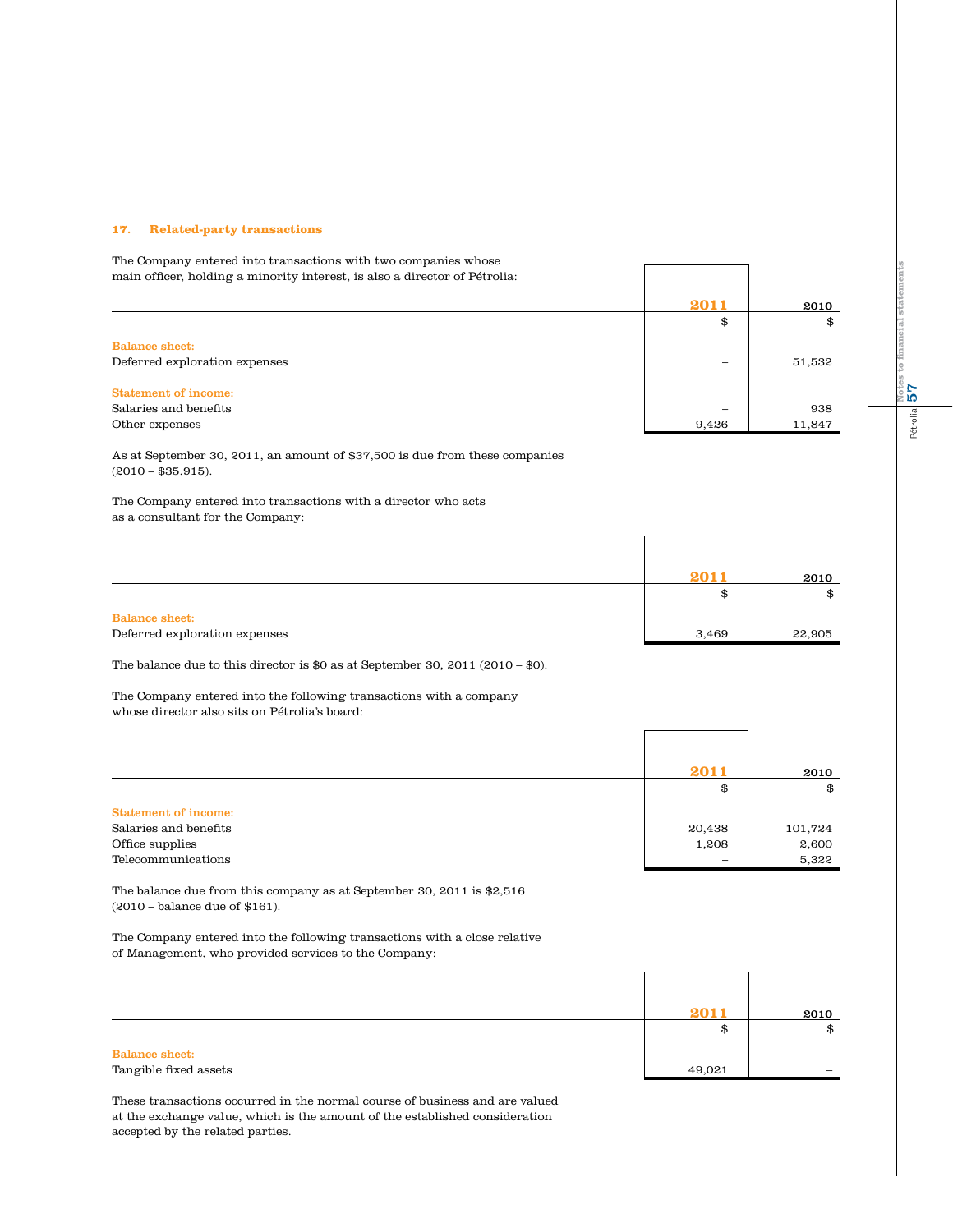September 30, 2011

#### **18. Additional cash flow information**

Items not affecting cash and cash equivalents related to financing and investing activities are as follows:

|                                                                        | 2011        | 2010          |
|------------------------------------------------------------------------|-------------|---------------|
|                                                                        | \$          | \$            |
| Receivables related to deferred exploration expenses                   | (1,578,519) | (1, 158, 284) |
| Stock-based compensation related to deferred exploration expenses      | 41.325      | 7.125         |
| Payables and accrued expenses related to deferred exploration expenses | 229,956     | (902, 635)    |
| Payables and accrued expenses related to tangible fixed assets         | 8,031       | 5.390         |
| Future taxes related to share issuance costs                           | 224         | 844.909       |
| Shares issued for debt                                                 | 33,750      |               |

Cash flows related to operating activities include interests paid in the amount of \$84,470 (2010 – \$0).

#### **19. Events subsequent to the balance sheet date**

On October 5, 2011, a motion for compensatory and punitive damages was filed against the Company as part of proceedings that had been instituted by Pétrolia against Ugo Lapointe and Le Soleil newspaper. The amount of the suit is estimated at \$400,000. The Company intends to contest the demands made in the motion.

#### **20. Comparative figures**

Certain comparative figures have been reclassified to conform with the current year's presentation.

**Notes to financial statements**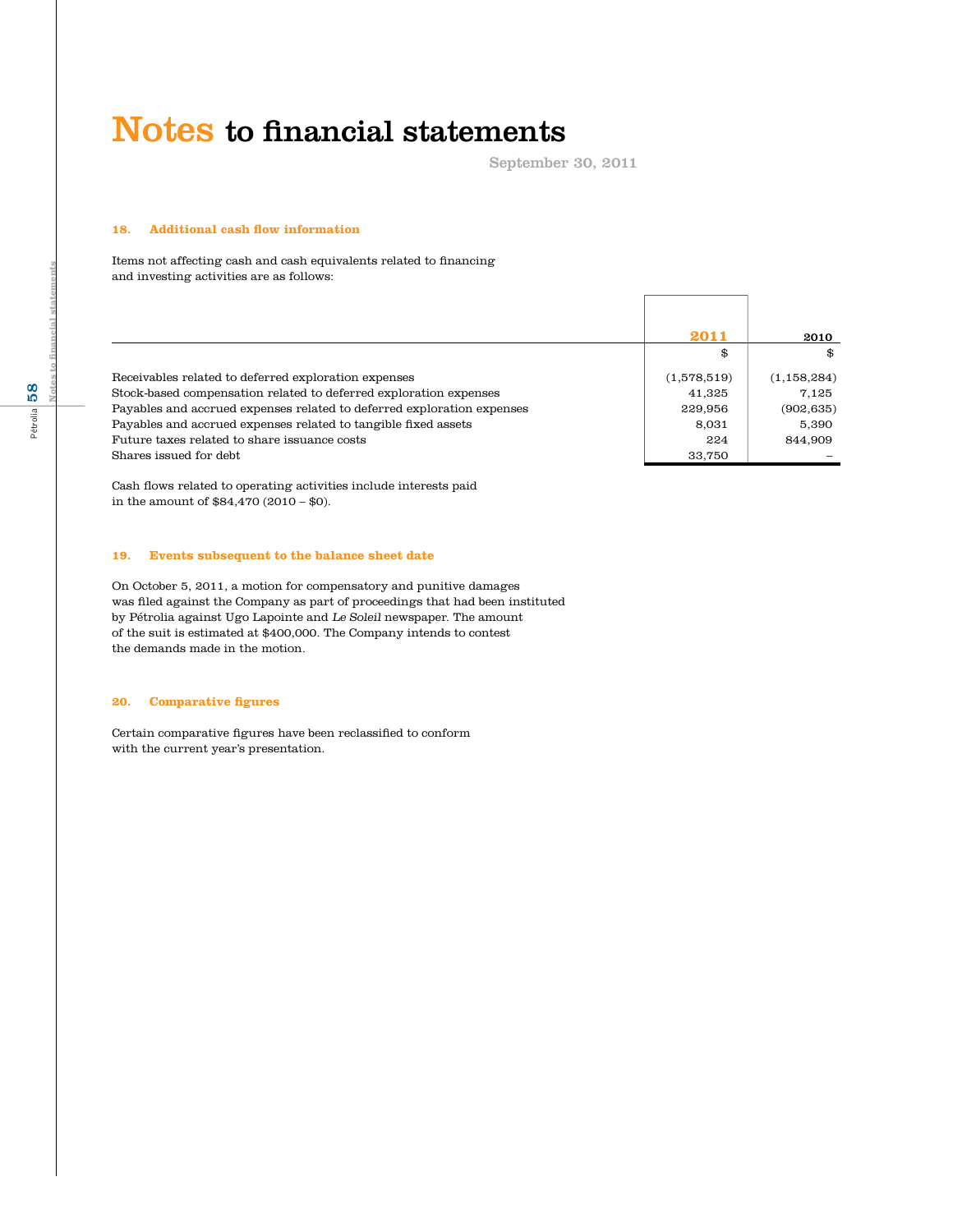# Appendices

| 2011<br>For the fiscal year ended September 30<br>2010<br>\$<br>\$<br><b>A - ADMINISTRATIVE EXPENSES</b><br>Stock-based compensation (Note 13)<br>458,883<br>183,600<br>Salaries and benefits<br>717,137<br>599,801<br>Insurance<br>52,546<br>53,146<br>Travel<br>134,940<br>112,407<br>Maintenance and office supplies<br>64,329<br>52,532<br>Board of directors expenses<br>137,869<br>141,546<br>Information for shareholders<br>74,493<br>84,231<br>Rent<br>105,395<br>35,457<br>Promotion and entertainment<br>121,421<br>126,717<br>Professional fees<br>177,335<br>219,497<br>Capital tax<br>3,000<br>60,505<br>Telecommunications<br>18,885<br>15,095<br>Loan interest<br>89,201<br>2,458<br>Depreciation of tangible fixed assets<br>69,362<br>51,929<br>Other expenses<br>36,374<br>20,869<br>2,261,057<br>1,759,903<br><b>B-OPERATING EXPENSES</b><br>Stock-based compensation (Note 13)<br>41,325<br>7,125<br>Salaries and benefits<br>875,685<br>999,763<br>Insurance<br>2,203<br>2,913<br>Travel<br>38,830<br>8,148<br>Maintenance and office supplies<br>32,265<br>32,946<br>Training<br>4,797<br>21,414<br>Rent.<br>65,109<br>72,645<br>Professional fees<br>9,144<br>Telecommunications<br>9,548<br>8,380<br>Depreciation of tangible fixed assets<br>21,318<br>56,752<br>Other expenses<br>6,777<br>2,747<br>Allocation to deferred exploration work<br>(1, 159, 762)<br>(1, 160, 072) |  |  |
|----------------------------------------------------------------------------------------------------------------------------------------------------------------------------------------------------------------------------------------------------------------------------------------------------------------------------------------------------------------------------------------------------------------------------------------------------------------------------------------------------------------------------------------------------------------------------------------------------------------------------------------------------------------------------------------------------------------------------------------------------------------------------------------------------------------------------------------------------------------------------------------------------------------------------------------------------------------------------------------------------------------------------------------------------------------------------------------------------------------------------------------------------------------------------------------------------------------------------------------------------------------------------------------------------------------------------------------------------------------------------------------------------------|--|--|
|                                                                                                                                                                                                                                                                                                                                                                                                                                                                                                                                                                                                                                                                                                                                                                                                                                                                                                                                                                                                                                                                                                                                                                                                                                                                                                                                                                                                          |  |  |
|                                                                                                                                                                                                                                                                                                                                                                                                                                                                                                                                                                                                                                                                                                                                                                                                                                                                                                                                                                                                                                                                                                                                                                                                                                                                                                                                                                                                          |  |  |
|                                                                                                                                                                                                                                                                                                                                                                                                                                                                                                                                                                                                                                                                                                                                                                                                                                                                                                                                                                                                                                                                                                                                                                                                                                                                                                                                                                                                          |  |  |
|                                                                                                                                                                                                                                                                                                                                                                                                                                                                                                                                                                                                                                                                                                                                                                                                                                                                                                                                                                                                                                                                                                                                                                                                                                                                                                                                                                                                          |  |  |
|                                                                                                                                                                                                                                                                                                                                                                                                                                                                                                                                                                                                                                                                                                                                                                                                                                                                                                                                                                                                                                                                                                                                                                                                                                                                                                                                                                                                          |  |  |
|                                                                                                                                                                                                                                                                                                                                                                                                                                                                                                                                                                                                                                                                                                                                                                                                                                                                                                                                                                                                                                                                                                                                                                                                                                                                                                                                                                                                          |  |  |
|                                                                                                                                                                                                                                                                                                                                                                                                                                                                                                                                                                                                                                                                                                                                                                                                                                                                                                                                                                                                                                                                                                                                                                                                                                                                                                                                                                                                          |  |  |
|                                                                                                                                                                                                                                                                                                                                                                                                                                                                                                                                                                                                                                                                                                                                                                                                                                                                                                                                                                                                                                                                                                                                                                                                                                                                                                                                                                                                          |  |  |
|                                                                                                                                                                                                                                                                                                                                                                                                                                                                                                                                                                                                                                                                                                                                                                                                                                                                                                                                                                                                                                                                                                                                                                                                                                                                                                                                                                                                          |  |  |
|                                                                                                                                                                                                                                                                                                                                                                                                                                                                                                                                                                                                                                                                                                                                                                                                                                                                                                                                                                                                                                                                                                                                                                                                                                                                                                                                                                                                          |  |  |
|                                                                                                                                                                                                                                                                                                                                                                                                                                                                                                                                                                                                                                                                                                                                                                                                                                                                                                                                                                                                                                                                                                                                                                                                                                                                                                                                                                                                          |  |  |
|                                                                                                                                                                                                                                                                                                                                                                                                                                                                                                                                                                                                                                                                                                                                                                                                                                                                                                                                                                                                                                                                                                                                                                                                                                                                                                                                                                                                          |  |  |
|                                                                                                                                                                                                                                                                                                                                                                                                                                                                                                                                                                                                                                                                                                                                                                                                                                                                                                                                                                                                                                                                                                                                                                                                                                                                                                                                                                                                          |  |  |
|                                                                                                                                                                                                                                                                                                                                                                                                                                                                                                                                                                                                                                                                                                                                                                                                                                                                                                                                                                                                                                                                                                                                                                                                                                                                                                                                                                                                          |  |  |
|                                                                                                                                                                                                                                                                                                                                                                                                                                                                                                                                                                                                                                                                                                                                                                                                                                                                                                                                                                                                                                                                                                                                                                                                                                                                                                                                                                                                          |  |  |
|                                                                                                                                                                                                                                                                                                                                                                                                                                                                                                                                                                                                                                                                                                                                                                                                                                                                                                                                                                                                                                                                                                                                                                                                                                                                                                                                                                                                          |  |  |
|                                                                                                                                                                                                                                                                                                                                                                                                                                                                                                                                                                                                                                                                                                                                                                                                                                                                                                                                                                                                                                                                                                                                                                                                                                                                                                                                                                                                          |  |  |
|                                                                                                                                                                                                                                                                                                                                                                                                                                                                                                                                                                                                                                                                                                                                                                                                                                                                                                                                                                                                                                                                                                                                                                                                                                                                                                                                                                                                          |  |  |
|                                                                                                                                                                                                                                                                                                                                                                                                                                                                                                                                                                                                                                                                                                                                                                                                                                                                                                                                                                                                                                                                                                                                                                                                                                                                                                                                                                                                          |  |  |
|                                                                                                                                                                                                                                                                                                                                                                                                                                                                                                                                                                                                                                                                                                                                                                                                                                                                                                                                                                                                                                                                                                                                                                                                                                                                                                                                                                                                          |  |  |
|                                                                                                                                                                                                                                                                                                                                                                                                                                                                                                                                                                                                                                                                                                                                                                                                                                                                                                                                                                                                                                                                                                                                                                                                                                                                                                                                                                                                          |  |  |
|                                                                                                                                                                                                                                                                                                                                                                                                                                                                                                                                                                                                                                                                                                                                                                                                                                                                                                                                                                                                                                                                                                                                                                                                                                                                                                                                                                                                          |  |  |
|                                                                                                                                                                                                                                                                                                                                                                                                                                                                                                                                                                                                                                                                                                                                                                                                                                                                                                                                                                                                                                                                                                                                                                                                                                                                                                                                                                                                          |  |  |
|                                                                                                                                                                                                                                                                                                                                                                                                                                                                                                                                                                                                                                                                                                                                                                                                                                                                                                                                                                                                                                                                                                                                                                                                                                                                                                                                                                                                          |  |  |
|                                                                                                                                                                                                                                                                                                                                                                                                                                                                                                                                                                                                                                                                                                                                                                                                                                                                                                                                                                                                                                                                                                                                                                                                                                                                                                                                                                                                          |  |  |
|                                                                                                                                                                                                                                                                                                                                                                                                                                                                                                                                                                                                                                                                                                                                                                                                                                                                                                                                                                                                                                                                                                                                                                                                                                                                                                                                                                                                          |  |  |
|                                                                                                                                                                                                                                                                                                                                                                                                                                                                                                                                                                                                                                                                                                                                                                                                                                                                                                                                                                                                                                                                                                                                                                                                                                                                                                                                                                                                          |  |  |
|                                                                                                                                                                                                                                                                                                                                                                                                                                                                                                                                                                                                                                                                                                                                                                                                                                                                                                                                                                                                                                                                                                                                                                                                                                                                                                                                                                                                          |  |  |
|                                                                                                                                                                                                                                                                                                                                                                                                                                                                                                                                                                                                                                                                                                                                                                                                                                                                                                                                                                                                                                                                                                                                                                                                                                                                                                                                                                                                          |  |  |
|                                                                                                                                                                                                                                                                                                                                                                                                                                                                                                                                                                                                                                                                                                                                                                                                                                                                                                                                                                                                                                                                                                                                                                                                                                                                                                                                                                                                          |  |  |
|                                                                                                                                                                                                                                                                                                                                                                                                                                                                                                                                                                                                                                                                                                                                                                                                                                                                                                                                                                                                                                                                                                                                                                                                                                                                                                                                                                                                          |  |  |
|                                                                                                                                                                                                                                                                                                                                                                                                                                                                                                                                                                                                                                                                                                                                                                                                                                                                                                                                                                                                                                                                                                                                                                                                                                                                                                                                                                                                          |  |  |
|                                                                                                                                                                                                                                                                                                                                                                                                                                                                                                                                                                                                                                                                                                                                                                                                                                                                                                                                                                                                                                                                                                                                                                                                                                                                                                                                                                                                          |  |  |
|                                                                                                                                                                                                                                                                                                                                                                                                                                                                                                                                                                                                                                                                                                                                                                                                                                                                                                                                                                                                                                                                                                                                                                                                                                                                                                                                                                                                          |  |  |
|                                                                                                                                                                                                                                                                                                                                                                                                                                                                                                                                                                                                                                                                                                                                                                                                                                                                                                                                                                                                                                                                                                                                                                                                                                                                                                                                                                                                          |  |  |
|                                                                                                                                                                                                                                                                                                                                                                                                                                                                                                                                                                                                                                                                                                                                                                                                                                                                                                                                                                                                                                                                                                                                                                                                                                                                                                                                                                                                          |  |  |
|                                                                                                                                                                                                                                                                                                                                                                                                                                                                                                                                                                                                                                                                                                                                                                                                                                                                                                                                                                                                                                                                                                                                                                                                                                                                                                                                                                                                          |  |  |